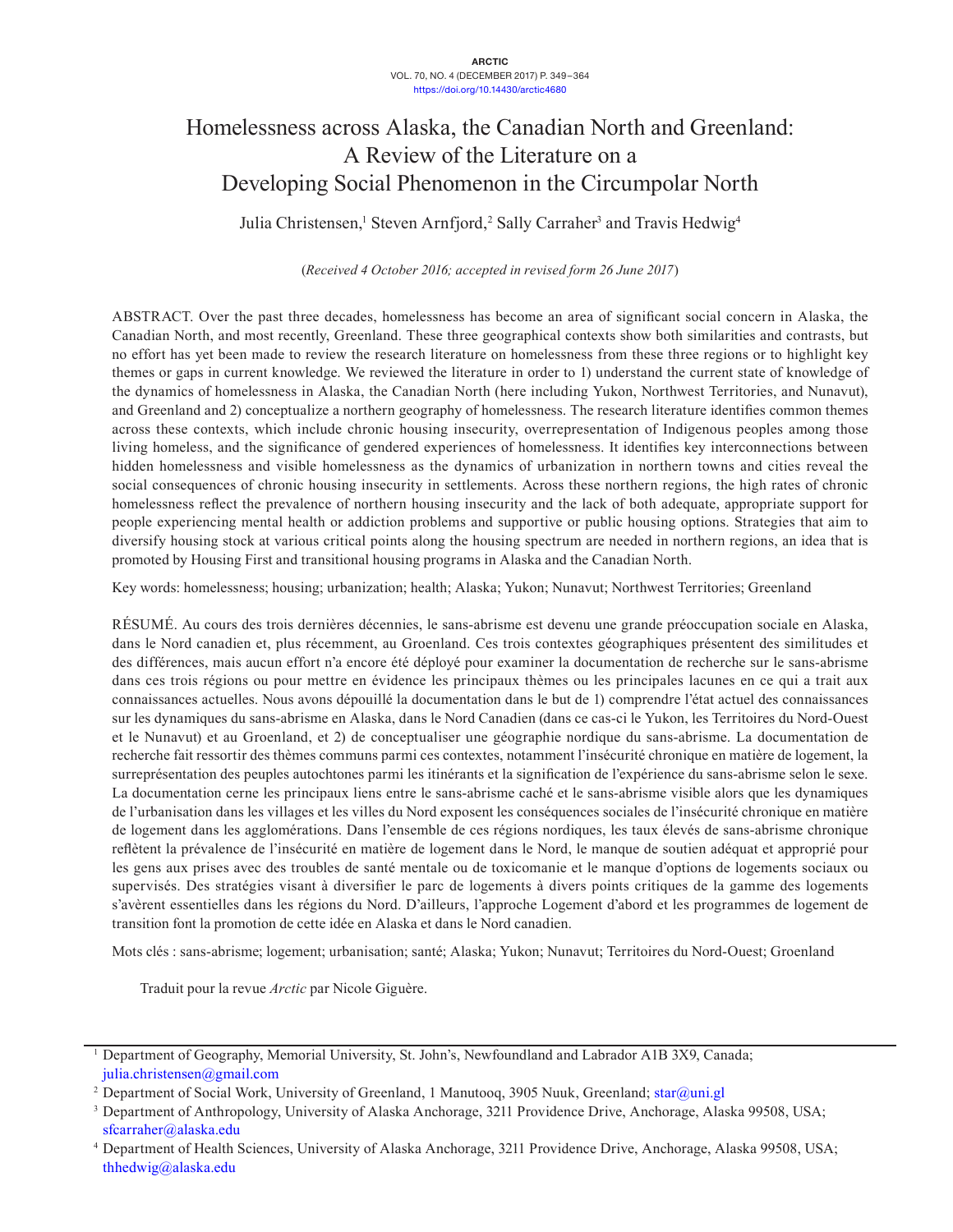## INTRODUCTION

Over the past three decades, homelessness has emerged as an area of significant social concern in Alaska, the Canadian North, and most recently, Greenland, three geographical contexts that share many similarities, but provide interesting contrasts. No effort has yet been made to review the research literature from these three regions or to highlight key themes or gaps in current knowledge about the development of homelessness in northern regions. With interest increasing in both the dynamics of rural-to-urban migration and urbanization in the Arctic (see Howe, 2009; Dybbroe et al., 2010; Tròndheim, 2010; Fossland, 2012; Grydehøj, 2014; Nyseth and Pedersen, 2014), it is critical that scholars and policymakers begin to understand the diverse processes and forms of social marginalization in northern communities. Alongside the increasing concentration of social and economic resources in Arctic urban centers, a picture of increasing disparity and marginalization has appeared in certain sectors of these northern populations. The specific social, health, economic, political, and infrastructural challenges encountered in northern areas compound the dynamics and consequences of such disparity and marginalization. Underlying these challenges is the landscape of chronic housing insecurity across Alaska, the Canadian North, and Greenland since the introduction of modern housing programs. One result is high rates of hidden homelessness (i.e., temporarily staying with friends, relatives, or others because there is nowhere else to live and no immediate prospect of permanent housing), particularly in rural, remote, or settlement communities. Meanwhile, private housing markets in urban Arctic centers are often competitive and unaffordable, while the available public and subsidized housing does not meet demand (Falvo, 2011a; Christensen, 2012).

This review aims to outline the current state of the knowledge of the dynamics of homelessness in Alaska, the Canadian North (here including Yukon, Northwest Territories, and Nunavut), and Greenland and to conceptualize a northern geography of homelessness. These three particular geographical contexts were identified because homelessness has emerged as an issue of social concern in northern regions in recent decades. Scholars, policymakers, and community-based organizations, as well as northern media, are currently focusing on northern homelessness and housing need. We compare the scope and depth of the literature developed within these three geographical contexts, identify and elaborate upon the key themes that have emerged from the findings, highlight critical gaps in the literature, and suggest several important areas for further investigation.

### METHODS

A scoping review is a broad-based inquiry that accommodates grey literature (e.g., reports from governments and NGOs), produces contextual accounts of the current state of knowledge, and supports the development of policy recommendations (Levac et al., 2010). Our review was guided by the five-part framework of Arksey and O'Malley (2005). First, we developed two interlinked scoping questions: (1) What is the current state of the knowledge of the dynamics of homelessness in Alaska, the Canadian North, and Greenland? and (2) What policy and service innovations and gaps have been documented in these three geographical contexts? These questions enabled us to examine both descriptive and analytical accounts of northern homelessness, highlight context-appropriate policy and service opportunities, and earmark areas where further research is needed.

The second step was to identify the relevant literature. We began by searching for academic and grey literature on homelessness research conducted in Alaska, the Canadian North, and Greenland between January 1990 and May 2016. We identified relevant grey literature using the Internet, as well as our own professional networks, to locate the various reports and then searched a freely accessible academic database that includes both peer-reviewed and grey literature. We organized this search by geographical context, adding the keywords "homeless," "homelessness," and "housing" or Danish terms selected to match English terms as closely as possible ("hjemløshed," "boligløshed," "bolig"). We used Google Scholar exclusively and scanned the "cited by" and "related articles" functions to find additional relevant literature.

Third, we read the grey and academic literature to determine what merited inclusion in the review. Our only criterion was that the works must include descriptive or analytical material on homelessness in one of the three geographical contexts. Therefore, we accepted articles that discussed homelessness in an entire country, but included specific data or conceptual material on homelessness in one or more of our three geographical contexts.

Fourth, we analyzed the thematic content of these articles, identifying key themes in the literature according to geographical context. We then compared the main themes across contexts, highlighting both common themes and context-specific themes. In addition, we identified gaps, critical issues, and further research directions across the three geographical contexts.

## ALASKA

Over the past three decades, the population of Alaska has grown from approximately 500 000 to 710 000 persons (U.S. Census Bureau, 2012). While geographically Alaska is more than twice as large as Texas, in population size it ranks as number 48 of the 50 states. Furthermore, despite rapid population growth in the Anchorage Municipality and the adjacent Matanuska-Susitna Valley, the state remains predominantly rural, with only three major cities: Anchorage (population: 291 896), Fairbanks (31 535), and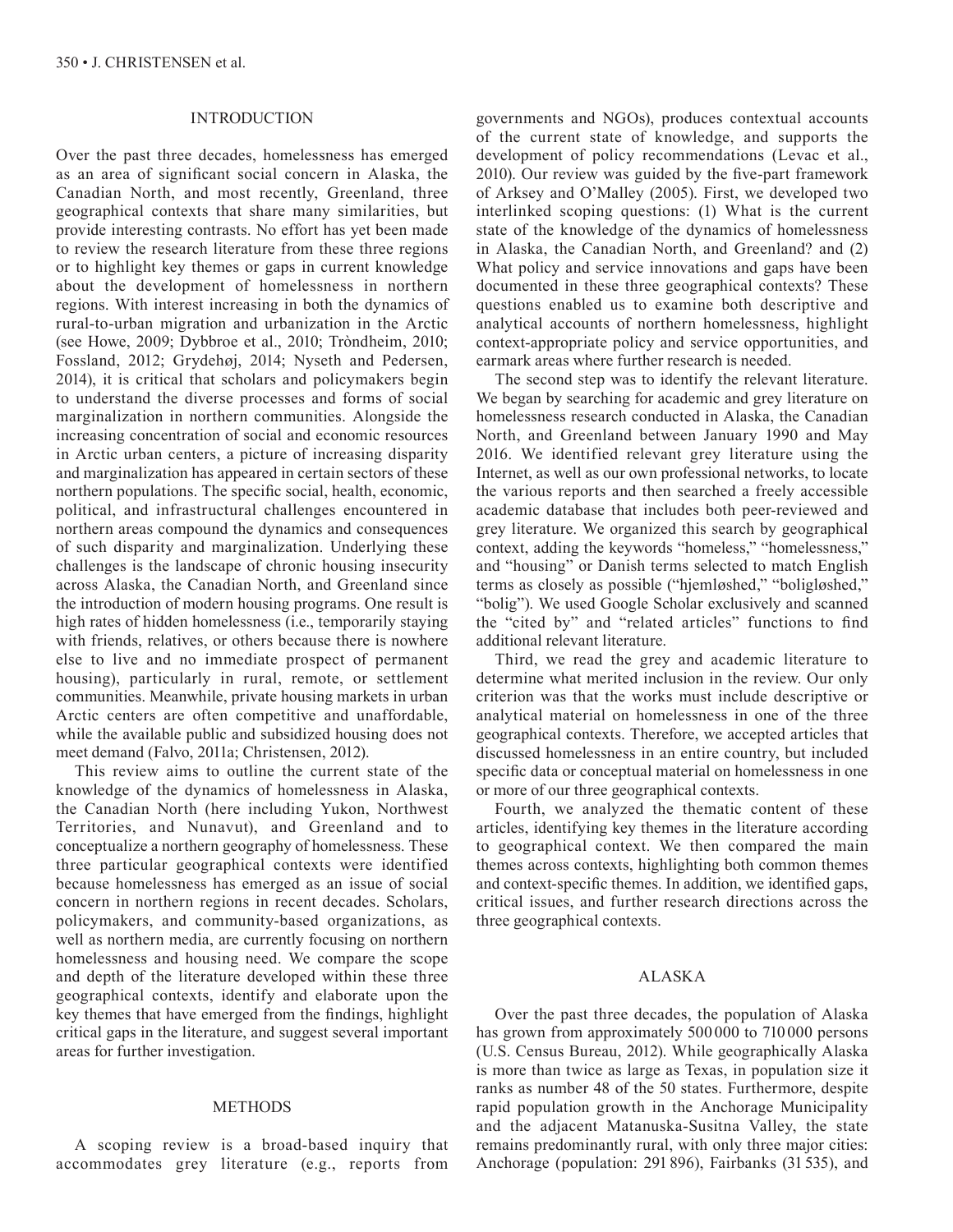Juneau (31 275) (U.S. Census Bureau, 2012). Only 26 of the state's 352 communities have populations of more than 1000 people. The Alaska government plays a role in affordable housing programs, mainly by providing grant support to municipalities and NGOs. There is also some housing support provided to Alaska Natives through various federal programs. The health care system in Alaska is typical of the rest of the United States, with a focus on health services by private-sector businesses. Some people have health insurance provided by employers, others pay out of pocket for it, and others have no health insurance at all.

At present, the full extent and distribution of the homeless population in Alaska is unknown. Even though homelessness has been a persistent problem in Alaska over the past three decades, the literature on this topic is scanty, consisting of a patchwork of government and NGO reports, municipal and statewide policy documents, and the occasional research study or graduate thesis. In the Alaskan context, homelessness tends to be defined in different ways depending on the government agency or service provider. In a time of increased fiscal constraint and uncertainty at both the federal and state levels, how homelessness is defined has profound implications for the mechanisms used to address it. Moreover, academics and service providers in Alaska generally recognize that people experiencing homelessness may define the term differently from service providers or the broader public (Travis, 1991; Tierney, 2005; McClain-Owens, 2012) and that estimates of the number of people experiencing homelessness, as is true elsewhere in the United States, are likely far below the reality.

The U.S. Department of Housing and Urban Development (HUD) conducts annual Point-In-Time (PIT) counts of sheltered and unsheltered homeless people to determine the allocation of funds and service programs across the nation. Interestingly, HUD's count excludes staying with friends or family or staying in a hotel or motel as a form of homelessness, although the U.S. Department of Health and Human Services (DHHS), which provides funding for school districts to serve homeless children, does include them (Armstrong and Chamard, 2014). This exclusion by HUD is particularly concerning with respect to rural Alaska, where multi-generational households of extended family are common, and individuals who are technically "houseless" may find a place to stay on a couch of a family member. Differences in definitions play a major role in shaping and constraining access to housing support services, particularly in rural regions.

Additional to definitional discord are the logistical challenges of enumerating people experiencing homelessness across the state's more than 300 communities, many of which are classified as rural and remote. To date, no comprehensive research effort has been made to assess the demographics of homelessness in Alaska. Rather, what research has been done has tended to focus on smaller subsets of the homeless population in and around Anchorage. Attempts at enumeration are also

hindered by other factors, such as the prevalence of hidden homelessness, homeless people who do not use services, and episodic homelessness.

However, the few existing estimates of the Alaskan homeless population suggest that it is composed largely of women and children (Wilson and Lowe, 2007; Armstrong and Chamard, 2014), Alaska Natives (Travis, 1991; Alaska Council on the Homeless, 2015), with a growing number of youth (Rosay, 2005). According to the 2013 Project Homeless Connect study, women headed 61.6% of the homeless families surveyed in the 2013 PIT count (Armstrong and Chamard, 2014). Research on women staying in four different shelters in Anchorage found high rates of episodic homelessness, histories of domestic violence, sexual assault, and growing up in (or losing custody of children to) the foster care system. Anecdotal accounts of ethnic discrimination, substance abuse, incarceration, and experiences in the child welfare system were also documented within the Alaska Native homeless population (Travis, 1991).

Some research has attempted to document the ways in which Alaska Native people living with homelessness come to see themselves and their circumstances and how they tack these identities onto their perceptions of the surrounding, largely non-Native, city of Anchorage. For example, Tierney (2005) suggests that behaviors typically seen by the general public as antisocial and as problems in need of fixing, such as public intoxication in small groups, are in fact part of an adaptive survival system that manages (and sometimes reinforces) the harmful stigmas that Alaska Native people living homeless encounter. In particular, such behaviors may permit people to form and maintain social ties and support systems with other Alaska Natives from their home village or surrounding villages.

A 2004 study found that Anchorage youth are more likely to become homeless if they have experienced physical, emotional, or sexual abuse in the family, come from a family experiencing substance abuse, or lived through their parents' divorce, or if they were raised in the foster care system (Rosay, 2005). The needs of vulnerable youth identified in this study include drug and alcohol treatment programs, employment assistance, and safe recreation (Rosay, 2005). Though the circumstances and needs of homeless youth are not unique to Alaska, an increasing number of youth from rural Alaska and Alaska Native youth are using Covenant House Alaska in Anchorage (Martin and Melendez, 2010). A common characteristic among the homeless youth originating from rural areas is the lack of a high school diploma or equivalency (Martin and Melendez, 2010).

## *Key Themes in the Alaskan Homelessness Literature*

Although they are based on limited research, the patterns of homelessness documented in Alaska appear to be tied to broader geographical flows of people, resources, social upheaval, and poverty. Travis (1991) linked increasing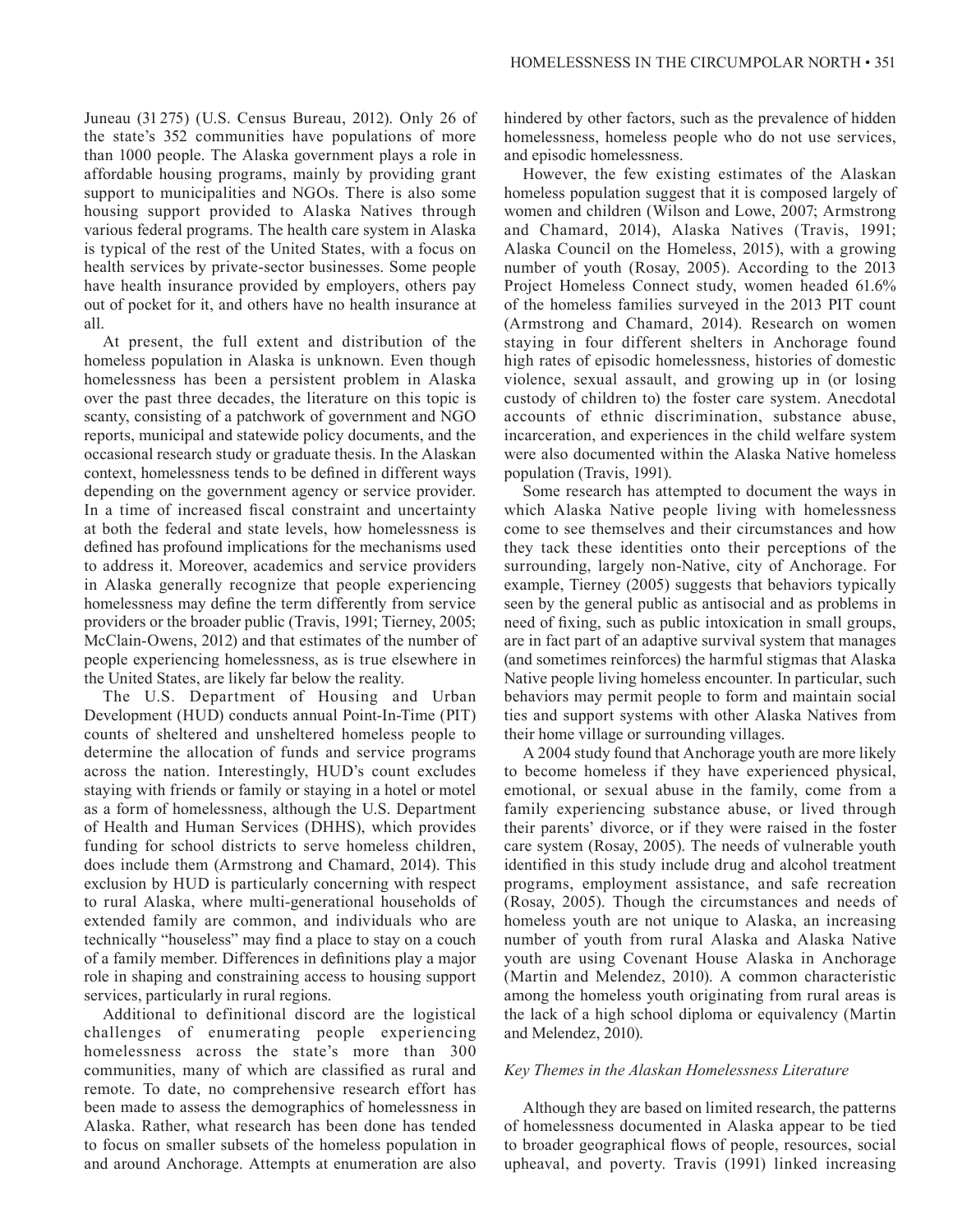homelessness in Anchorage in the 1980s to patterns of rapid social change that occurred in Alaska after the Second World War. Indeed, much of the contemporary geography of Alaska is the result of World War II-era and post-war development, including the construction of the Alaska highway system and widespread military installations, as well as mining and other extractive industries (Howe, 2009). The unequal distribution of wealth, jobs, schools, housing stock, infrastructure, and services across Alaska's urban and rural settlements, some accessible by road and some only by air or water, has emerged from this rapid but uneven development in the 20th century. The literature suggests an uneven geography of access that influences who is at risk of becoming homeless in urban centers in Alaska. For example, Anchorage, as the largest city and the center of the entire healthcare system for the state, pulls in people who have no money or other means to return to their home communities. This fact has been noted within both the adult homeless population and the youth population (Martin and Melendez, 2010). Furthermore, since federal funding is tied to data generated from Alaska's most populous communities, structural inequalities remain that make housing insecurity in rural communities an issue of critical importance (HUD, 2011). For example, voucher programs such as Section 8 (housing choice voucher) are available only in 15 of the more populous communities in Alaska, creating barriers to housing assistance that disproportionately affect rural residents (HUD, 2017).

Howe's (2009) study of rural-to-urban migration in Alaska found the most common types of migration to be intra-regional migration, from village to village and from village to hub town, and hierarchical migration. Hierarchical migration is a stepwise pattern of moving from smaller communities to hub towns and eventually to urban settlements such as Fairbanks or Anchorage, with the occasional next step of moving out of state. Similar stepwise migration patterns of moving between villages, then to hub towns, and eventually to Alaska's larger towns and cities have been observed for those living homeless who end up seeking services in Alaska's largest centers (Armstrong and Chamard, 2014) and also within the homeless youth population (Martin and Melendez, 2010). Other scholars have looked at gendered patterns of rural-urban migration in Alaska and found unique risks that are shaped by age, ethnicity, and educational or career aspirations (Hamilton and Seyfrit, 1994a, b; Seyfrit et al., 1998). Rural-tourban migration and rural and urban experiences with homelessness in Alaska require further investigation.

 Homelessness in Alaska (and elsewhere in the circumpolar North) is characterized by unique vulnerabilities and stressful structural conditions, including exposure to cold weather, wildlife encounters, insufficient housing stock, and low vacancy rates. Shelters operate at capacity, and many people are turned away with no other place to go. As a result, death is a fairly regular occurrence among people experiencing homelessness in Alaska, especially during winter, and homelessness is a frequent

topic in local media throughout the winter (see Shimer et al., 2014).

The Housing First approach was controversial when it was first introduced in Alaska in 2011 despite its wide recognition as a model for best practice, particularly for people with long histories of homelessness. The controversy was partly due to its central tenet that sobriety or treatment compliance is not a pre-condition for housing (Shimer et al., 2014; Hedwig and Barker, 2016). Alaska's three major cities (Anchorage, Fairbanks, and Juneau) all currently offer project-based Housing First options, although the number of available beds is limited. While the model has proven successful in terms of both harm reduction and housing retention, there is a clear need to expand transitional and permanent supportive housing options in communities across Alaska (Shimer et al., 2014).

Despite their vulnerabilities, people experiencing homelessness in Alaska still actively seek out and construct a sense of home (Hedwig and Barker, 2016). Families are often geographically scattered, yet kinship, both natural and fictive, has been described as of primary importance in meeting everyday survival needs (Hedwig and Barker, 2016). Death of family members is often cited as a reason for family rupture, relocation, and strained relationships. In many cases, family discontinuity is exacerbated by the experience of homelessness (Hedwig and Barker, 2016), in part because family members may lack a consistent place to live with a permanent physical address or a phone that can make long distance calls. Research on early impacts of Housing First in Alaska indicate that simply being housed is an essential first step toward improved quality of life in several key life domains, including physical and mental health, sense of safety, security and well-being, and social connectedness in family and community settings (Shimer et al., 2014). Preliminary results from evaluations of Housing First in Anchorage and Fairbanks have also found that housing can provide a context and opportunity for reconnection with family, as well as a retreat from the harsh conditions associated with northern street life (Shimer et al., 2014).

Significant gaps in our knowledge about homelessness in Alaska persist. A primary issue is the widely acknowledged underestimation of the homeless population because factors related to northern geographical and sociocultural contexts hinder accurate estimation. These factors include the difficulty of estimating hidden homelessness, especially in remote rural communities; a failure to understand how rural-to-urban migration may be linked to homelessness; and lack of information on the diverse kinds of homelessness experienced by Alaska Natives, women, youth, and families.

## THE CANADIAN NORTH

The Canadian North, which for the purpose of this article includes the three northern territories—Yukon, Northwest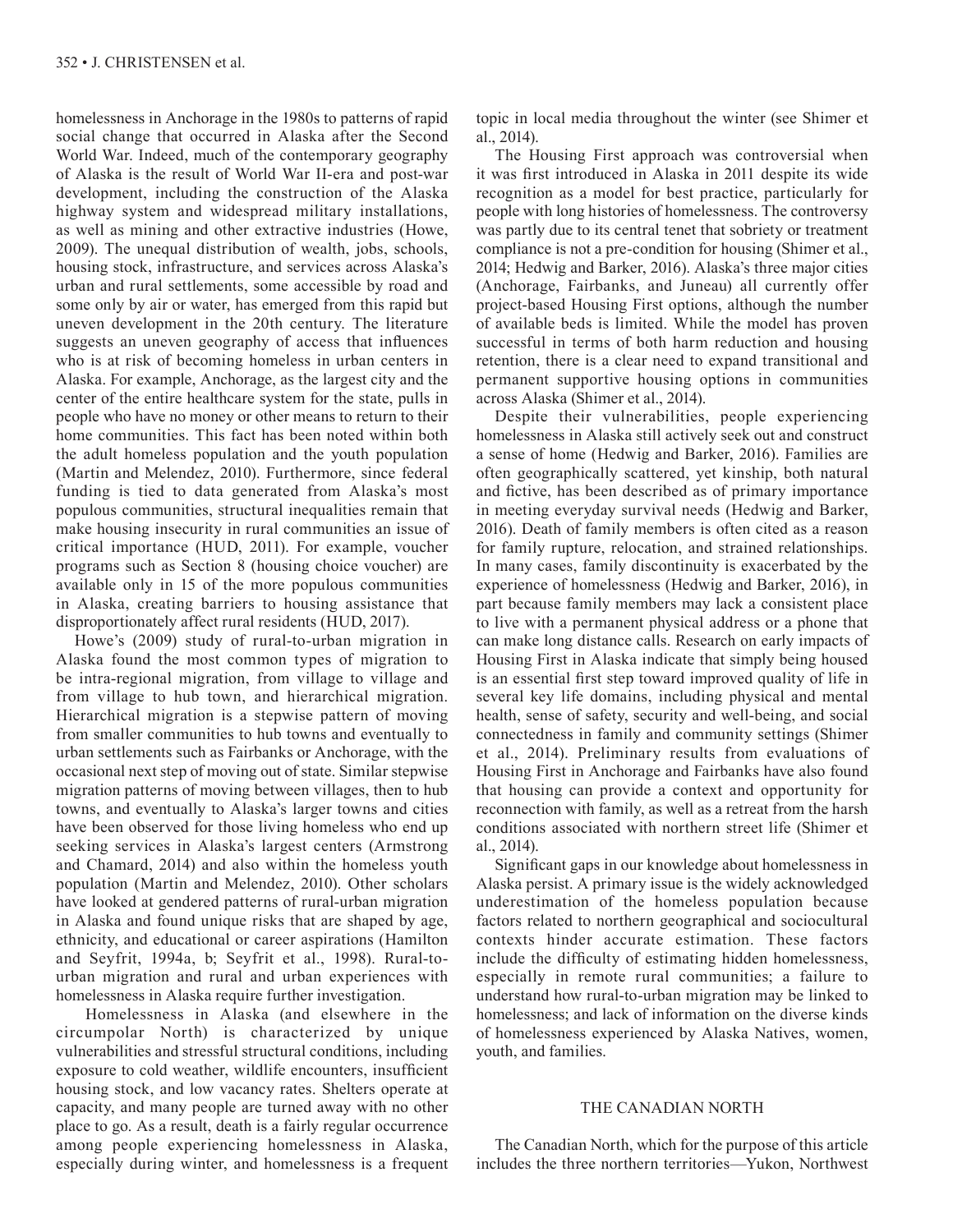Territories (NWT), and Nunavut—is characterized by vast land areas, relatively small populations, and considerable distances between communities, most of which are connected only by air or water transportation routes. The North became central to Canada's image during the Second World War, when both its resource-rich "hinterland" and its placement along the Arctic coast brought its economic and geopolitical potential to national attention (Abele, 1987). The Canadian government increased its presence in the North largely through settlement and housing policies, which were developed to apply Canadian social welfare to the territories and intended in part to integrate northern peoples through culturally assimilative health and social programming (Tester and Kulchyski, 1994). Since the mid 20th century, the federal government has played a major role in administering, as well as funding, northern housing programs. At present, it funds northern housing initiatives through the Canada Mortgage and Housing Corporation (CMHC); however, the CMHC plans to terminate its support for maintaining social housing in the North by 2036 (Standing Senate Committee on Aboriginal Peoples, 2017). Today, northern territorial governments play a key role in providing public and subsidized housing; however, a decrease in funds from the CMHC places significant stress on the territorial housing corporations.

Homelessness first appeared as a policy issue in the Canadian North in the late 1990s. Across all three northern territories, the consensus from both advocacy and support groups and territorial housing corporations is that homelessness is on the rise (Inuvik Interagency Committee, 2003, 2006; Yellowknife Homelessness Coalition, 2007, 2009; Bopp, 2007a, b; Yukon Housing Corporation, 2009, 2014; Yukon Anti-Poverty Coalition, 2011; Nunavut Housing Corporation, 2013, 2016; NWT Housing Corporation, 2015). Advocacy groups have repeatedly highlighted the lack of adequate and affordable housing across northern communities as underlying the increasing number of Northerners living on the streets, in situations of hidden homelessness, or in emergency shelters. Yet despite the many similarities across the three territories, their distinct geographies result in different experiences with homelessness, which will be explored below.

The 2010 Nunavut Housing Needs Survey concluded that approximately 1220 people across Nunavut did not have a permanent home, one in every two homes fell below national standards (Government of Nunavut, 2010), and 49% of Nunavut homes were overcrowded. A PIT study in 2014 (see Murphy, 2014) found 57 people living in Iqaluit homeless shelters and 15 others living in various disparate locations; however, these numbers were widely contested as failing to capture the full scope of the issue, which is complicated by the limited number of shelter beds in the city of Iqaluit and a climate that does not permit street sleeping. Moreover, the PIT study really accounted for only the number of available beds at the emergency shelters for men and women and other well-known locations frequented by homeless people in the community.

In Yukon, though no PIT count or comprehensive enumeration effort has been attempted in the capital or in the territory more broadly, it was reported in 2013 that the Whitehorse Salvation Army had sheltered more than 350 unique individual clients in the previous year (Mechan, 2013). In the Northwest Territories, similarly, efforts to assess the rate of homelessness have focused on the capital city. For 2008, the Yellowknife Homelessness Coalition (2009) estimated that almost 936 people (roughly 5% of the city's population) experienced homelessness at one point or another during that year. However, this number was contradicted in 2015, when the City of Yellowknife (2015:1) embarked on its own PIT count, and found that "a minimum of 139 individuals were experiencing homelessness." The PIT study findings were met with disbelief by support providers in the community, who have argued that homelessness has risen dramatically since the 2008 enumeration by the Yellowknife Homelessness Coalition (Christensen, 2017). That count included only unsheltered, emergency sheltered, and provisionally sheltered individuals, with the acknowledgement that only a small fraction of these categories was really enumerated and that those "at risk" of homelessness were excluded entirely (City of Yellowknife, 2015:2). Of the respondents, 48% identified as male, 47% as female, 2% as transgendered, and 3% gave no answer (City of Yellowknife, 2015:2). The average age of respondents was 40 (age range: 17 to 77), and 91% of respondents identified as Indigenous (City of Yellowknife, 2015:10). Though many of the respondents indicated either being born in Yellowknife or having lived there for more than 10 years, 54.5% of them had arrived in the city within the preceding five years, largely from rural locales in the Northwest Territories and Nunavut (City of Yellowknife, 2015:13). Furthermore, 25.9% of respondents indicated they had most recently been homeless for more than five years, whereas 21.6% reported having been homeless for six months or less (City of Yellowknife, 2015:15). Accounting for the number of times a respondent had been homeless, the PIT determined that 78% of respondents would be classified as chronically homeless rather than episodically homeless (City of Yellowknife, 2015:17). In Inuvik, NWT, no official homeless 'count' has been made; however, estimates from support providers suggest that visible homelessness affects 40 to 60 people, roughly 1% to 2% of the town's population (Christensen, 2017). More accurate numbers are difficult to obtain, in part because the focus on homelessness in Yellowknife has produced a relative policy blindness to the issue outside the capital region, and in part because services for the homeless in Inuvik are severely lacking, making it difficult to know who would be using those services were they to exist (Young and Moses, 2013).

Anecdotal accounts provided across the three territories indicate that hidden forms of homelessness, particularly couch surfing, are even more pervasive than visible homelessness, especially outside urban locales (Webster, 2006; Bopp, 2007a, b; Lauster and Tester, 2014; City of Yellowknife, 2015). Within those urban locales, studies have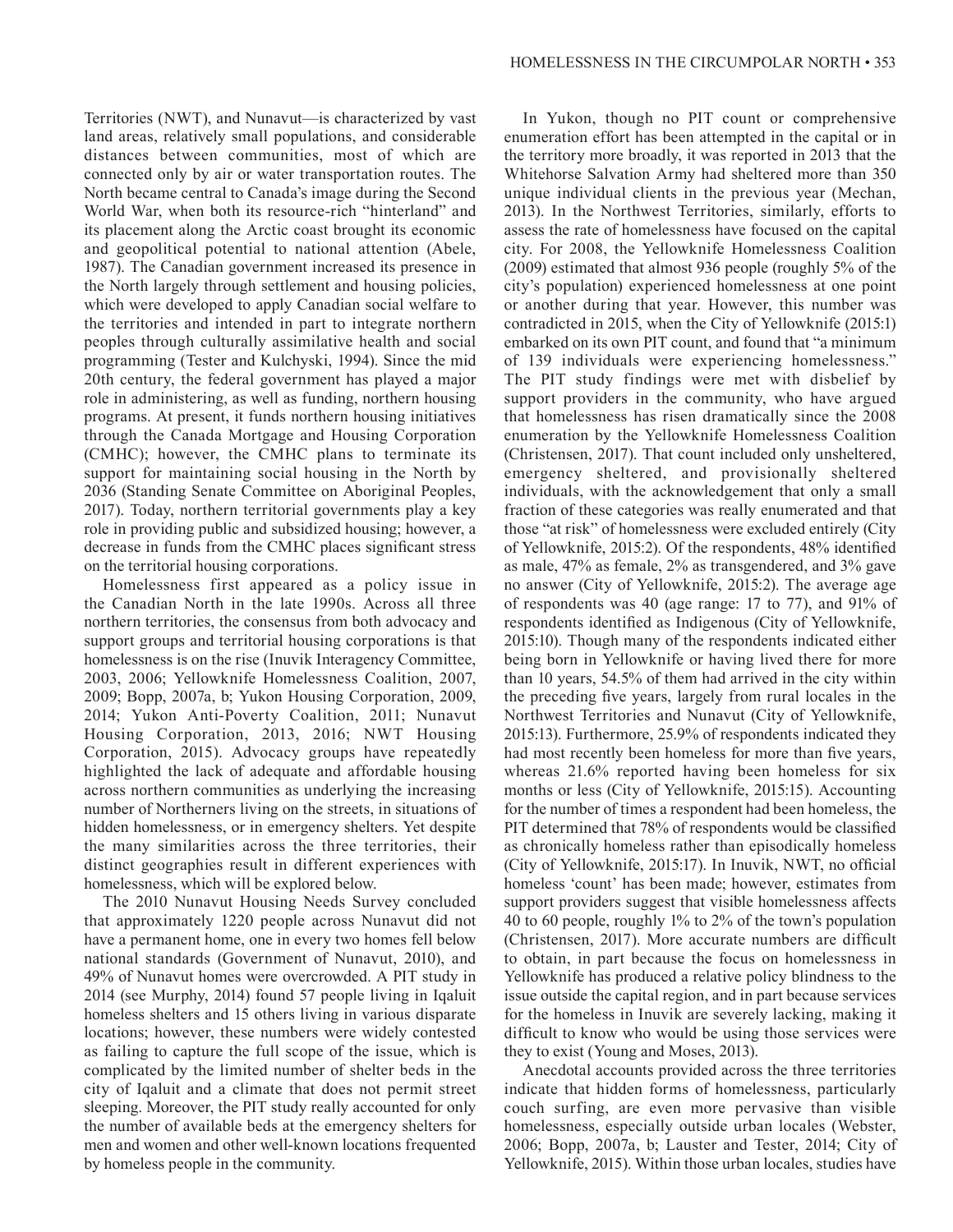shown that people living homeless engage in innovative strategies, such as constructing makeshift tents, camps, and sleeping in warm stairwells or utilidors (insulated aboveground water and sewage lines) to find warmth and shelter (Tester, 2006; Westfall, 2010; Christensen, 2017). This is particularly the case among those men, women, and youth who cannot (or for various reasons will not) access space in emergency shelters. Research has also shown that RCMP holding cells in Whitehorse, Yellowknife, Iqaluit, and Inuvik are used as de facto shelters in those communities because existing shelters lack adequate beds and some have a sobriety requirement (Christensen 2012, 2017; Mechan, 2013; Nunavut Housing Corporation, 2013; Young and Moses, 2013; Young, 2016). The prevalence of hidden forms of homelessness, combined with other coping strategies, adds to the difficulty of assessing homelessness in the North.

# *Key Themes in the Canadian North Homelessness Literature*

Chief among key themes in the homelessness literature on the Canadian North is the high rate of core housing need among households in rural and urban communities. Core housing need, a standard measure of housing insecurity in Canada, includes affordability, adequacy, and suitability of both private market and public housing stock. Across all three territories, private market housing tends to be concentrated in regional or urbanizing centers, whereas smaller communities tend to be more reliant on publicly subsidized housing options. Though overcrowding in public housing is a reality in Yukon and the Northwest Territories, it is undeniable that residential crowding is most significant in Nunavut. In fact, Lauster and Tester (2014) suggest that homelessness in Nunavut is characterized not by people sleeping in the streets, but by extraordinarily high levels of residential crowding.

In northern urban or regional centers, as Westfall (2010) and Falvo (2011a, b) suggest, increasing unaffordability in the private rental market, combined with a limited number of public housing units, has led to a particularly bleak picture of low-income housing availability. Schmidt et al. (2015) identify the shortage of housing as a critical factor in the incidence of homelessness in Canada's North, citing in particular the very low rental vacancy rates in the larger centers. Mechan (2013) argues that Whitehorse is undergoing a housing crisis, with very low vacancy rates in private rental accommodation and long waiting lists for public and social housing; moreover, while rents increase in the city, income levels have not increased proportionately, particularly for those who earn minimum wage or access social assistance.

Reports from the Yukon Housing Corporation (2009, 2014), the Northwest Territories Housing Corporation (2008, 2015, 2016), and the Nunavut Housing Corporation (2012, 2013, 2016) recognize the central role that social or public housing plays in the prevention of homelessness. At

the same time, three territorial government reports from the Nunavut Housing Corporation (2012, 2013, 2016) highlight challenges related to land development, community planning, and capital planning and infrastructure coordination that create additional barriers to increasing the supply of northern housing. They link these challenges to the legacy of underinvestment in the territory's infrastructure, the ongoing bureaucratic and financial challenges related to northern community planning, and the sporadic nature of northern housing investment from the federal government.

Research also suggests that rural-to-urban movement plays a significant role in northern homeless geographies and experiences. Northern settlement geography in combination with uneven economic and infrastructural development and the uneven concentration of key institutional services in larger centers contributes to distinct patterns of rural-to-urban movement in the lives of northern homeless people. While homelessness in the Canadian North is often portrayed as an issue confined to larger centers, many northern residents experiencing homelessness in northern cities and towns originate from small, rural settlement communities. Christensen (2012) suggests that uneven and fragmented social, institutional, and economic geographies result in a unique landscape of vulnerability to homelessness in the Canadian North. Writing about the Nunavut context, Tester (2006, 2009) cites the implementation of flawed northern settlement plans and the introduction of inadequate northern housing as principal factors in the high rates of unemployment and housing need in northern communities, two factors which he argues are significant contributors both to hidden forms of homelessness in small settlement communities and to the migration to larger centers of Northerners vulnerable to homelessness. In the Yukon, Mechan (2013) suggests that it is common for individuals to arrive from rural communities to attend medical appointments, shop, or connect with services and then find themselves without transportation back home. Similarly, individuals from rural communities are often discharged from the correctional centers in Whitehorse, Yellowknife, Fort Smith, and Iqaluit without adequate planning to reconnect them with the supports in their home community (see also Christensen, 2012). As a result, they end up homeless in the larger northern centers.

Another factor framing the significance of rural-tourban movement in northern homeless geographies is that emergency shelter services in the Canadian North are limited to the larger, urbanizing centers, and even there, the number of emergency shelter options is very small. Emergency shelters across the three capital cities function more as long-term accommodation rather than as shortterm, emergency housing, with reports of clientele staying in shelters for upwards of five years (Christensen, 2011; Mechan, 2013). This situation has to do, in large part, with the lack of available, affordable housing and effective support services for those Northerners with mental health concerns, substance abuse, or other factors that limit their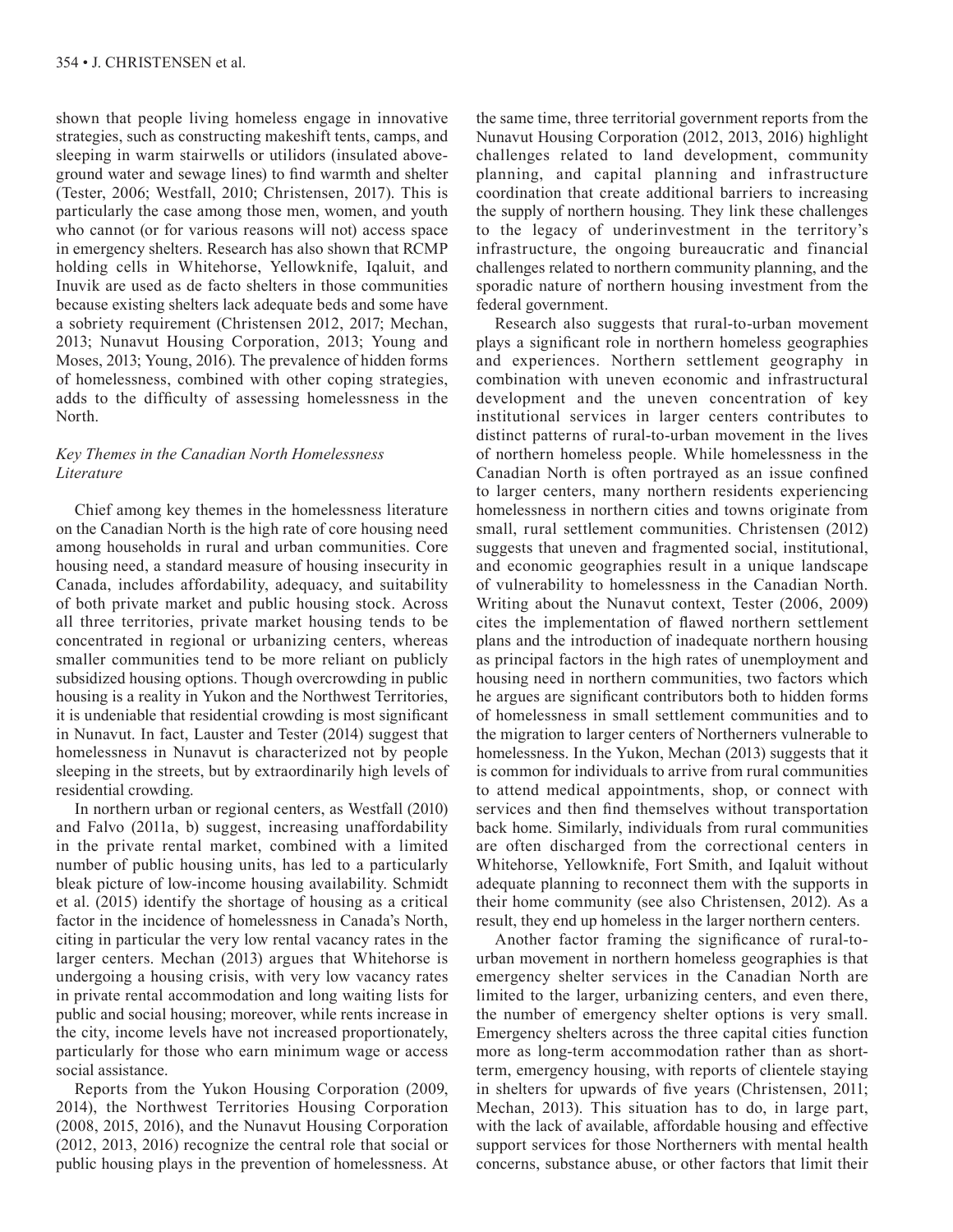access to sustainable employment and housing. Young and Manion's (2017) study on a pilot emergency warming center project in Inuvik highlighted the lack of suitable infrastructure—a distinct challenge across the Canadian North—as a major barrier to addressing the various intersecting factors in northern homelessness. They suggest that the efficacy of such programs is severely handicapped by a lack of "next step" options in terms of supportive housing or treatment opportunities available to support a longer-term transition out of homelessness. Currently in the Canadian North, the only Housing First programs in operation are found in Yellowknife (Christensen, 2017).

One of the most disturbing characteristics of homelessness in the Canadian North is the high representation of Indigenous peoples. Research from all three territories reports higher incidences of homelessness amongst Indigenous peoples than in the rest of the population. In fact, the Yukon Anti-Poverty Coalition (2011) found that respondents to their homelessness survey who self-identified as Indigenous were 3.9 times as likely to be homeless as those who did not, while Christensen's research (2011) in the NWT found anecdotal evidence that 90%– 95% of those people living homeless were Indigenous. These findings speak to a higher incidence of poverty and core housing need among Indigenous peoples. Racism in the housing and employment markets and in government services are also reported in Whitehorse (Yukon Anti-Poverty Coalition, 2011) and Yellowknife (Christensen, 2017). Research points to the combined effects of colonial settlement and social policy and the intergenerational impacts of colonialism on Indigenous peoples, as well as the specific role that these geographies play in framing homelessness amongst Indigenous Northerners (Tester, 2006; Christensen, 2013, 2016; Lauster and Tester, 2014). The intergenerational impacts of colonialism are tied to the prevalence of racism experienced by Indigenous peoples, as well as poor mental health, addictions, family violence, fetal alcohol spectrum disorders, children in foster care, and incarceration, all of which can contribute to homelessness (Bopp, 2007a, b; Minich et al., 2011; Badry and Felske, 2013a, b; Christensen, 2013, 2016; Young and Moses, 2013). Yet there is a drastic shortage of culturally appropriate and community-based mental health and addiction treatment services in the North, even in larger communities (Christensen with Andrew, 2016; Christensen, 2017).

Women, like Indigenous peoples, are also overrepresented among those experiencing homelessness in the Canadian North. Schmidt et al. (2015) estimate that upwards of 1000 women are homeless across the three northern territorial capital cities. For homeless women in particular, trauma and family violence are significant factors framing the personal life crises that combine with housing insecurity to lead to homelessness (Bopp, 2007a, b; Schmidt et al., 2015). A key challenge in addressing northern women's homelessness is that, according to Schmidt et al. (2015), most northern homeless women

are not living rough, but rather fall within the "hidden homeless" category.

Inappropriate northern housing policy has also been identified as contributing to northern homelessness. The historical implementation of housing policy that did not reflect the realities and needs of northern families and communities set the stage for inconsistent, inappropriate, and inadequate housing policy and provision that persist to the present day (see Lauster and Tester, 2014). Christensen (2011) and Young and Moses (2013) also argue that the punitive nature of northern housing policy is a significant factor in homelessness, particularly in light of inadequate public and private housing and the absence of appropriate mental health and addiction treatment options. Several studies (Lauster and Tester, 2014; Schmidt et al., 2015; Christensen, 2016) call for a fundamental rethinking of service interventions to shift from stigma to respect for the resiliency and goals of men and women living homeless. Since 2012, both the Northwest Territories and Nunavut governments have allotted new funding for services related to mental health and addiction and for new programming that emphasizes community-based and culturally appropriate health and wellness resources. The move towards culturally safe approaches to mental health points to an opportunity to engage in similar development towards the inclusion of Indigenous approaches to health and wellbeing within the scope of transitional housing as well as in public housing policy.

Ill-suited definitions or understandings of homelessness, in both northern and Indigenous contexts, also contribute to a disconnect between culture and policy. Lauster and Tester (2014) argue that the way in which the lack of housing in Nunavut affects people is not quite the same as the way the housing crisis is measured by estimates of core housing need. For example, those in core housing need are often treated as being at risk of homelessness, they argue, whereas in actuality they are already experiencing multiple dimensions of homelessness. In addition to shelter and security, experiences of homelessness among northern Indigenous peoples speak to a profound sense of exclusion connected to a lack of access to land, a lack of cultural pride and identity, and the absence of a sense of purpose within one's community (Christensen, 2013; Lauster and Tester, 2014; Poole and Bopp, 2015).

### GREENLAND

Greenland is the world's largest island, covering an expanse of more than two million km<sup>2</sup> and stretching from Cape Farewell in the south to Oodaq Island in the high North. Politically, Greenland is governed under Self Rule, which means that it is still considered part of the Danish Realm but has autonomy over central governmental activities such as social policy, education, health, economy, and housing. The majority of Greenland's 56000 inhabitants live on the country's west coast. About 90% of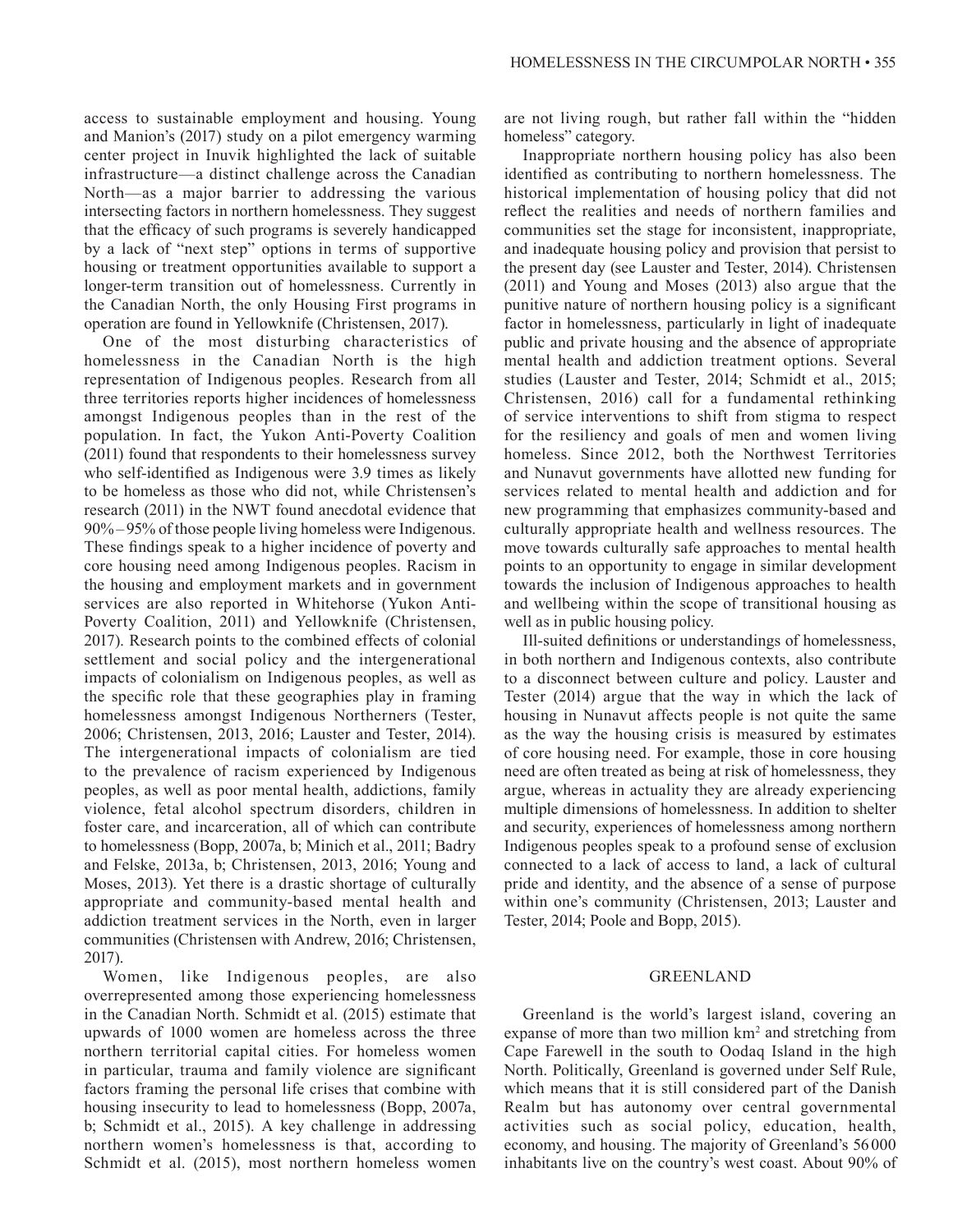the population is Greenlandic (Inuit) while the remainder is mainly Danish (CIA, 2017). While Greenlandic is the official language, Danish is also widely spoken throughout the country (CIA, 2017). Greenland has universal health care and is considered a welfare society following the Scandinavian model; taxpayers pay close to half their income in taxes in exchange for a wide spectrum of publicly administered services.

Framing the landscape of housing insecurity and homelessness in Greenland is the country's geography of settlement and rural-to-urban mobility. Over the early to mid 20th century, while Greenland was entirely under Danish control, the Danish state actively pursued the concentration of Greenlandic people in permanent settlements (Dahl, 2010; Sejersen, 2010). In some cases, this occurred through the actual closure of smaller settlements (Dzik, 2016). Modern apartment blocks with sanitation, electricity, central heating, and larger indoor spaces were part of a broader modernization project in Greenland from 1950 to 1980 (Rosing Olsen, 2005). Established by Danishorganized political committees with little appreciation for the needs and wants of Greenlandic society, the new housing and development plans emphasized high-density housing programs in regional centers alongside the expansion of social welfare services, which included the implementation of public health programs, education, and income support (Rosing Olsen, 2005).

Though such plans were enacted to promote Greenlandic participation in the wage economy and facilitate administration by the colonial state, they also had profound social and spatial implications. Centralization policies put into motion a distinct rural-urban geography in Greenland, which in recent decades has become increasingly focused around urban centers, such as Ilulissat, Sisimiut, Nuuk, and Qaqortoq. There is evidence to suggest a general demographic movement from smaller settlements (translates to *nunaqarfik* in Greenlandic, the place where nature is) to small towns, and finally to larger towns or cities (translates to *illoqarfik* in Greenlandic, the place where the houses are) such as Sisimiut (North Greenland), Qaqortoq (South Greenland) and Nuuk (the capital in the middle of Greenland) (see Rasmussen, 2010).

Rental housing in Greenland is largely administered in one of two ways: through public housing or through publicsector employment. To access public housing, which is administered by Greenland's public housing authority, INI (Inatsisartut Inissiaatileqatigiifik), one can add one's name to the housing list starting at age 18. These waiting lists, however, can be incredibly long. In Nuuk, for example, it can take upwards of 15 years to get an apartment on one's own. Meanwhile, certain jobs within the public sector (i.e., teacher, nurse, university professor) come with apartment assignments. As long as one maintains the post, one gets to keep the assigned rental apartment. Alternatives to the public housing waiting list include 1) getting an education in order to find a job with an assigned apartment or 2) purchasing a private house or apartment, which tend

to be both expensive and in short supply. Thus, the Greenlandic housing landscape can be highly problematic for those Greenlanders who do not have adequate education or employment.

Media reports on homelessness began to appear first in the 1990s; however, they remained largely focused on Nuuk (Kleist, 1997). Though the scope of media attention widened in the early 2000s to include homelessness in smaller communities, there are still no public figures available on the number of homeless people countrywide. This lack is due in part to the absence of a standardized definition of homelessness in Greenland, which makes it difficult to assess who is homeless and to draw meaningful comparisons between different communities. Difficulty defining homelessness in Greenland, combined with a common perception of homelessness as a typically urban issue, also contributes to the lack of national figures. Homelessness as a Greenlandic social policy issue is, with few exceptions, presented as a predominantly urban, and largely Nuuk-centered, phenomenon (Arnfjord and Christensen, 2016). Another related factor is the subtle administrative process of prioritizing public housing in the larger urban cities, mainly Nuuk (Hendriksen, 2013).

The academic and grey literature on the topic of homelessness in Greenland began to develop in the early 2000s, and it remains limited. Furthermore, this research has more or less focused on the larger Greenlandic cities such as Sisimiut (pop. 7000) and Nuuk (pop. 17 000). A short 20-page study from 2008 titled "Hjemløs i Grønland" (Homeless in Greenland), commissioned by the Greenlandic Ministry of Family and Health, provides a first overall look at the Greenlandic homeless situation (Departementet for Familie og Sundhed, 2008). Inspired by an earlier Danish study on homelessness (Benjaminsen and Christensen, 2007), the report begins with a broad, seven-point definition of homelessness ranging from people without a roof over their heads, to people living in hotels or hostels because they are homeless, to people living in psychiatric or residential care institutions awaiting to be released within a three-month period. The only data collection method employed by the study was a questionnaire distributed to all 17 municipalities requesting data from the public offices on the number of people in their respective jurisdictions without a documented permanent residence. These data were then divided into three groups: men, women, and adults with children. Unfortunately, the level of municipal reporting is inconsistent, with some municipalities not reporting at all, or others reporting without specific data on gender or household composition. An additional oversight in the report is that, inexplicably, the capital Nuuk is omitted entirely. The report found that in 2008 a total of 514 people were living homeless countrywide; however, the missing number from Nuuk limits the overall applicability of its findings. Nevertheless, the report continues with a statistical analysis of the 514 people, the majority of whom were found to be between the ages of 20 and 60 years old. Of this group, 20% were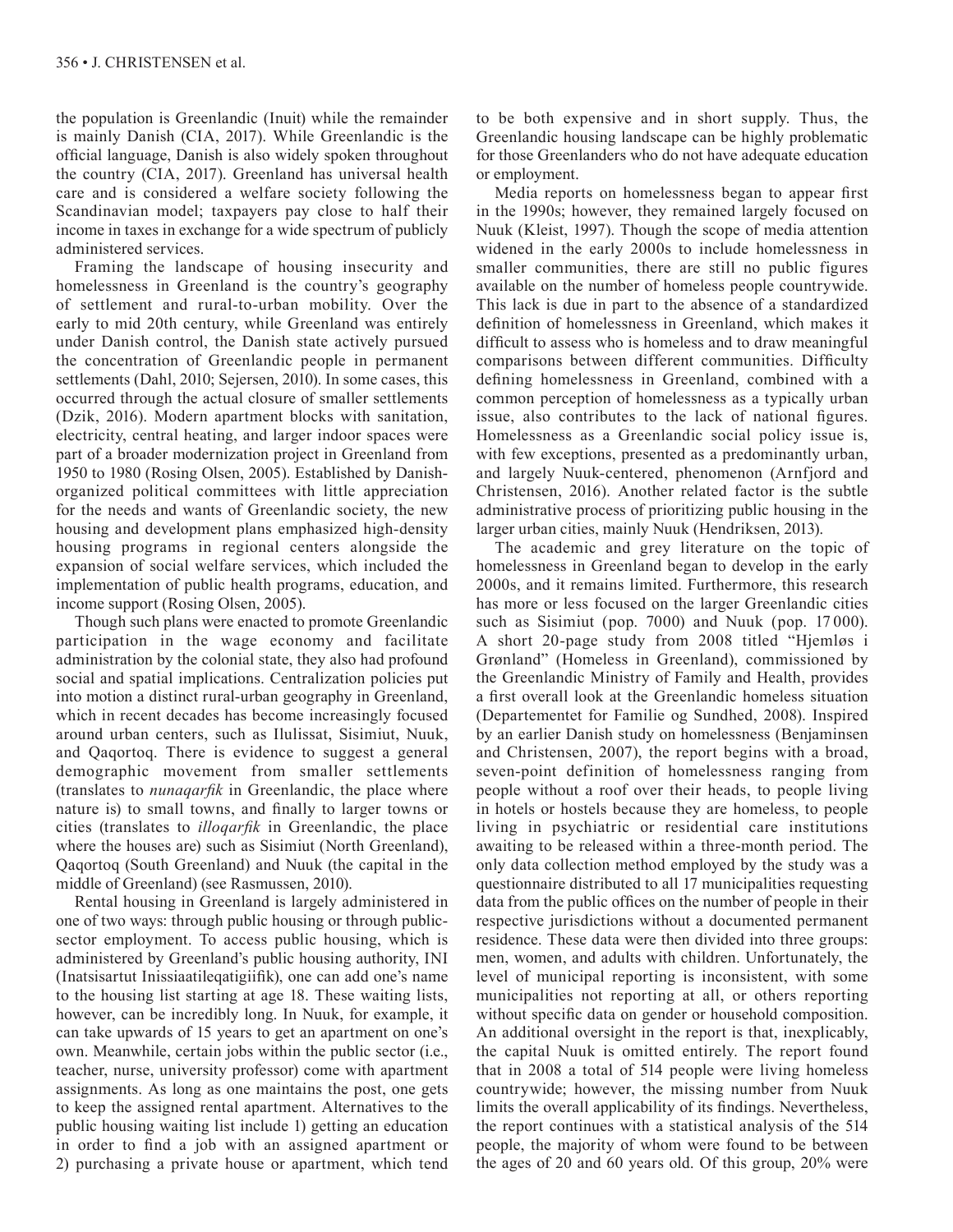employed and 40%, according to the municipalities, had problems with substance abuse. The report provides some qualitative feedback from the municipalities, several of which stated that household overcrowding is exacerbated when a family is obliged to take in a relative who has no alternative but to live with them because of the lack of sufficient housing. Ongoing initiatives such as night shelters, shipping container housing, and women's shelters were all described as only short-term solutions. The report concludes that homelessness in Greenland is not only a matter of unemployment, material poverty, or housing insecurity, but rather tightly intersects with trauma and other psychological issues, addiction, domestic violence, and other forms of abuse (Departementet for Familie og Sundhed, 2008).

In 2013, a more comprehensive study, entitled "Hjemløshed i Grønland" (Homelessness in Greenland), was published by Statens Byggeforskningsinstitut (The Institute for Danish Housing Research) at Aalborg University (Hansen and Andersen, 2013). The report uses three main categories to conceptualize homelessness: a) "homeless," which includes those without a fixed place to have shelter for the night, b) "houseless," which includes those living temporarily with relatives or friends but without a house of their own; and, c) "rehoused," which includes those living in a halfway house because they are in debt to the public housing organization INI or Iserit (a public municipal housing organization located in Sermersooq, the Nuuk capital region). The authors gathered data by visiting several municipalities in Greenland and using mixed methods such as statistics, photography, and qualitative interviews conducted in Greenlandic by a social worker.

The report makes two significant contributions to our understanding of Greenlandic homelessness. Firstly, there are valuable insights into the biographies of people living under homelessness via interviews conducted in their native language. The interview data also document the existence of vast social issues connected to homelessness in Greenland, such as abuse, problematic upbringing, poor social resources, unemployment, and so on. Secondly, a critical linkage is established between the housing situation in Greenland, characterized in particular by chronic housing need, and the emergence of homelessness. For example, the housing stock in Greenland consists mainly of public housing, some of which is in poor condition or located in communities where employment, educational, and cultural opportunities are in decline. Young people in these communities are forced to seek these opportunities in regional urban centers or beyond. Hansen and Andersen's (2013) report also reveals an increase in evictions from public housing between 2005 and 2013, which were due largely to increasing enforcement of rent and housing rules in light of diminishing housing stock.

Though its scope is wide, the 2013 report was government-funded with the task of describing the field

and providing a baseline for further action towards reducing homelessness (Hansen and Andersen, 2013:25), and it is therefore more a descriptive, administrative report than a critical or solution-oriented document. Moreover, tenants, citizens, and people experiencing homelessness are essentially portrayed as objects that react to the whims of the housing or social system. By providing only a descriptive analysis of homelessness in Greenland, the report does little to advance real, action-oriented change.

The 2013 report cites a conservative estimate of approximately 600 people living homeless in Greenland as a whole (Hansen and Andersen, 2013:24). This estimate includes shorter homeless periods ranging from days to a few weeks; however, it says little about homelessness as a more chronic situation. In the capital city of Nuuk, the conservative estimate of people living under a more permanent state of homelessness is 100 –200 (Departementet for Familie og Sundhed, 2008; Hansen and Andersen, 2013). Recent research by Arnfjord and Christensen (2016) on homelessness in Nuuk has resulted in anecdotal evidence from NGO-based support providers that the number of homeless individuals in Nuuk alone is roughly 250–300 people.

Research by Arnfjord and Christensen (2016) has uncovered four main groups of homeless people in Greenland: 1) men over 30 years of age with addictions and without a place to live; 2) youth with family, social, or economic problems who migrate from small settlements to larger centers in hope of new opportunities; 3) women who either are single or no longer have custody of their children, and who have often been victims of domestic violence; and 4) men and women over 55 who have been evicted from their housing after failure to pay rent.

Curiously, Arnfjord and Christensen (2017) have found that homeless women are a particularly neglected group in the spectrum of Greenlandic social policies and services. The first women's shelter in Greenland was built in the capital, Nuuk, in the late 1970s (Jensen, 1982; Vammen, 2003). That initiative came from Kristelig Forening for Unge Kvinder, a Christian NGO, which is now part of the YWCA (Young Women's Christian Association). Despite evidence to suggest that homelessness among women in Greenland is a concern, it has not been possible to locate a specific research focus on women living homeless. Raadet for Socialt Udsatte (The Authority for the Socially Marginalized) has previously declared that women constitute one of the most vulnerable groups of people living with homelessness (Raadet for Socialt Udsatte, 2016). Yet Nuuk does not have specific strategies aimed at securing a safe shelter for women in marginalized situations, despite approximately 750 reports of domestic disturbances in the city annually (Grønlands Politi, 2016). Though there is support for mothers with young children and elderly women, very little exists for single women or women living in or leaving violent relationships (Poppel, 2016).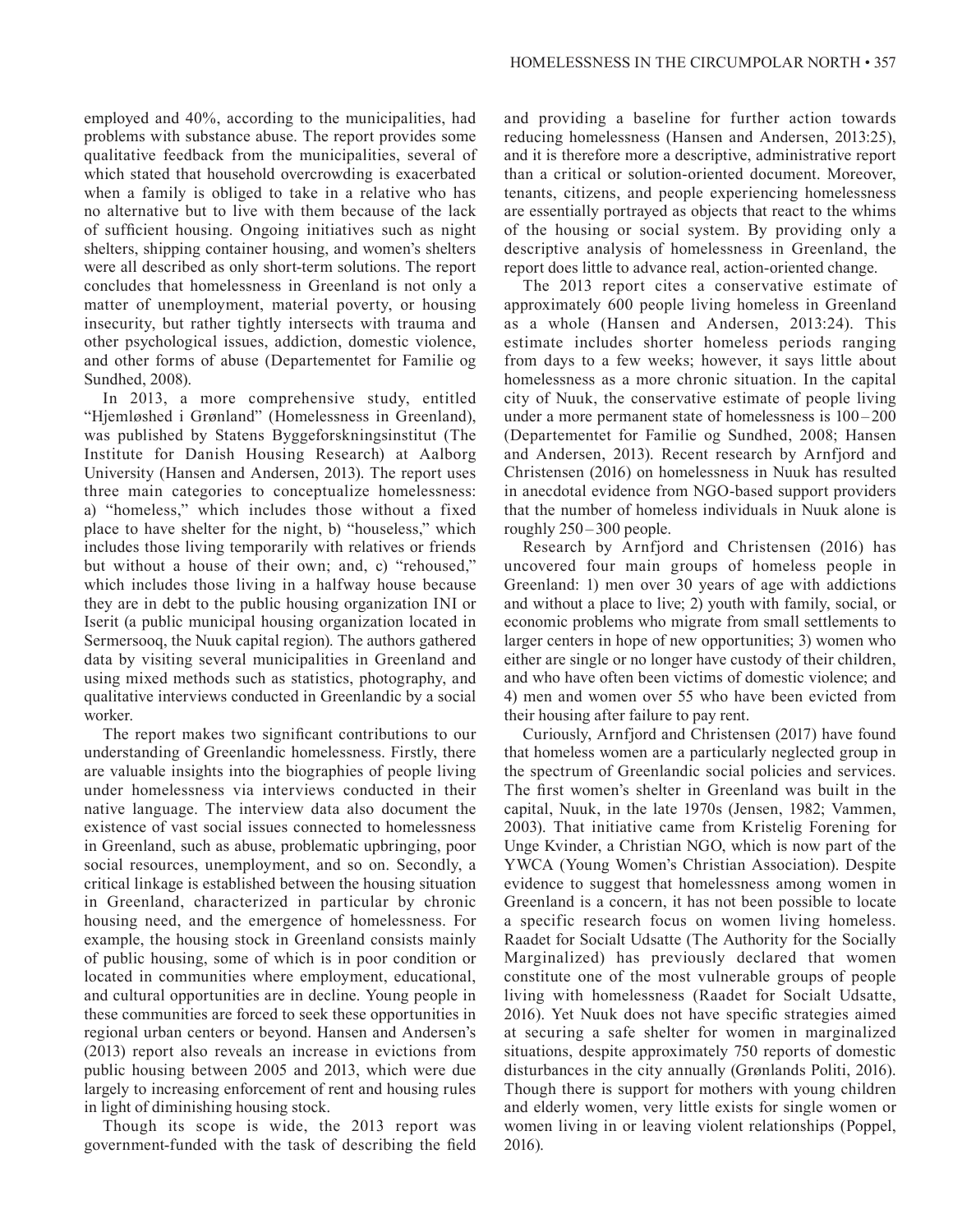# *Key Themes in the Greenlandic Homelessness Literature*

Numerous themes can be found in the literature on homelessness in Greenland. Uneven rural-urban geographies, intergenerational impacts of colonialism, and social welfare dependency have been observed in the context of homelessness in Greenland (Hansen and Andersen, 2013). Many of these themes are directly related to critical social issues visible within Greenlandic welfare society today, including a rise in the number of children facing social problems (Skatte- og Velfærdskommissionens betænkning, 2011; Pedersen and Bjerregaard, 2012) and violence against women (Fievé and Hansen, 2016; Poppel, 2016; Raadet for Socialt Udsatte, 2016). These issues receive significant political and media attention for obvious and important reasons. Underneath these immense challenges is the escalation in homelessness. In fact, housing insecurity has been identified as a critical element in violence against women in Greenland (Poppel, 2010). Yet curiously, homelessness is not a prioritized social political issue in Greenland.

Another general factor that individualizes social problems is the overall focus on alcohol abuse and its causal linkage with neglect, violence, and evictions. The social dynamics of alcohol dependence have received significant research attention (Udvalget for Samfundsforskning i Grønland, 1960; Wagner Sørensen, 1999). The result is that this research represents social problems as occurring at the scale of the individual, rather than highlighting the sociostructural processes that contribute to their reproduction and ultimately to homelessness. More academic and community-based research into the linkages between individual and socio-structural factors in Greenlandic homelessness is necessary.

The literature on Greenlandic homelessness, though sparse, touches on the dynamics of social marginalization, but very little literature explicitly conceptualizes homelessness in Greenland within its specific geographical, cultural, or social context. For example, research suggests that rural-to-urban and Greenland-to-Denmark migration is a significant factor in Greenland homeless geographies (see Hansen and Andersen, 2013), yet the dynamics of rural-to-urban mobility and their role in Greenlandic homelessness have not been well explored. In Rasmussen (2011), a representative 1550 people were surveyed on the motivations behind their rural-to-urban move. Top responses included education and employment, living conditions, social network, leisure opportunities, and access to public services (Rasmussen, 2011). Furthermore, the majority of Greenlanders engaging in a rural-to-urban move were young people between the ages of 15 and 25 (Rasmussen, 2010), which reflects a similar observation by Hansen and Andersen (2013) that youth at risk of homelessness were likely to engage in such a move.

One further step or strategy is for people to leave the country entirely to seek better fortunes within the Danish Realm (which includes the Faroe Islands). This typically means traveling to Denmark, where Greenlanders hold citizenship, and where more than 14 000 Greenlanders currently reside (Baviskar, 2015). Yet this kind of move does not always mean a brighter future. Recently, the Danish Council of Social Marginalization released a follow-up to a previous report on Greenlandic women living homeless in Denmark (Raadet for Socialt Udsatte, 2016). The report describes problematic conditions for these women, such as language barriers, issues with access to education and employment, and disempowered social networks. Thus far, there has been little joint effort between Greenland and Denmark to offer public help to or safeguard the homeless Greenlandic women in Denmark, leaving them in the care of local Danish NGOs (Arnfjord, 2016).

Several signs suggest that homelessness in Nuuk is on track to increase over the coming years. Employment and educational opportunities, as well as cultural activities, are increasingly concentrated in the capital city. The municipality of Sermersooq, which includes Nuuk, is allocating more land for housing, but not for the low-income groups. Early in 2016, the municipal social council in Nuuk voted down a proposal to convert used migrant worker housing made from shipping containers into transitional housing (Dollerup-Scheibel, 2016). One hypothesis for the rejection is that politicians feared that such a plan would upset families who did not yet have a residence of their own. The political vote in Greenland appears very much tied to children and family welfare, and less to the socially marginalized. There is currently no clear national or municipal strategy to address homelessness in Greenland.

A principle in Greenland's democratic welfare society is that the people affected by political decisions are given a chance to voice their concerns through public forums. However, in recent years there has been a shift in the political climate towards the kinds of neoliberal, marketoriented policies seen in Alaska and increasingly in the Canadian North, and decision making about housing policy is evolving within the political environment with no public hearings. Despite the fact that Greenland does have a small organization of homeless people (see Rørdam, 2016), people living under homelessness are rarely included in development of policy, such as the policy that governs the daily operations of the public shelter in Nuuk.

On the other hand, a positive trend visible in the landscape of Nuuk homelessness is the growing number of NGOs involved in addressing the dynamics of social marginalization in the city. Local NGOs collaborate with one another to provide services to people living homeless in Nuuk, and they also express a common agenda to empower people living under homelessness and provide facilities for people within the environment to voice their concerns. Some initial research has been conducted on the developing individual and collective actions of Nuuk NGOs, although it is still at an early stage (Arnfjord, 2015).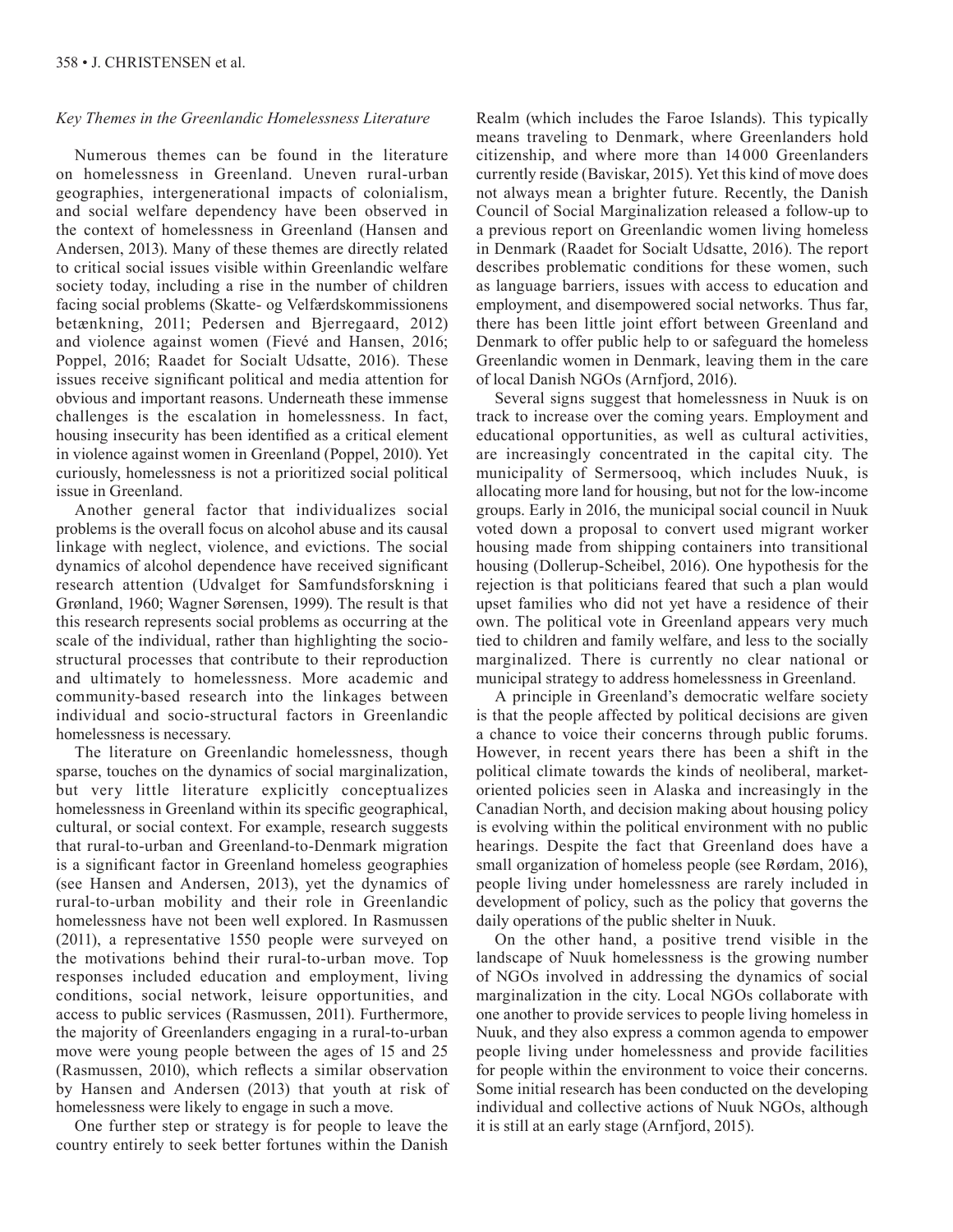# A DISTINCT NORTHERN GEOGRAPHY OF HOMELESSNESS?

A unique, northern geography of homelessness is visible across Alaska, Canada's North, and Greenland. Cold climates make daily survival a network-dependent assignment for people living under homelessness in the northern regions. Yet beyond climate, this northern geography of homelessness is indelibly tied to the settlement and colonial histories of each of these regions, as well as to the contemporary landscape of remote rural settlements, hub towns, and larger urban centers. Northern homelessness also appears to be unique because of the particular ways in which people and resources flow unevenly between urban and rural settlements. Yet research on the ways in which rural-urban unevenness and migration contribute to northern homelessness remains limited, particularly in Alaska and Greenland. The urban concentration of the health and social services, criminal justice system, emergency shelters, economic opportunities, and friendship and kinship networks upon which Northerners at risk of homelessness are particularly dependent, all shape the rural-to-urban migration of these Northerners. The often limited (and expensive) transportation routes mean that such mobility is more often than not a one-way move to the town or city. Significantly, the literature also demonstrates that northern regional centers are not the only urban locales important to Northerners at risk of homelessness. Larger urban centers in the southern United States, southern Canada, or (in the case of Greenland) Denmark are also inextricable nodes within the broader geography of northern homelessness.

Within this northern geography of homelessness, there is a diversity of experiences, some of which are specific to context. Though housing is clearly a market commodity in Alaska, in the Canadian North the approach is somewhat mixed, though the drop-off in annual federal funding for northern housing has shifted the northern housing landscape in a similar, market-oriented direction. This shift may be contributing to the development of more punitive housing policies noted by Christensen (2009, 2012) and Young and Moses (2013). In Greenland, housing is viewed as a matter of public responsibility. The limitations of this responsibility, however, are revealed in the absence of housing policy directed specifically towards the Greenlandic homeless population. The increasing reliance on NGOs for social support also indicates a shift in the scope of social policy in Greenland. In the Canadian North and Greenland, a trend towards neoliberal or punitive housing policies, reduced government spending on public or social housing, social policies that prioritize urban areas, and insufficient or ineffective mental health and addiction services exacerbate northern conditions that contribute to homelessness.

It is important to note that while homelessness and housing insecurity are receiving a growing amount of treatment by researchers, policymakers, and NGOs in the

Canadian North, there is relatively less literature available addressing the Alaskan and particularly the Greenlandic contexts. This discrepancy significantly challenges our ability to comprehensively compare and contrast these three jurisdictions. Furthermore, across all three contexts, there are differing definitions of homelessness which add to the unique geographical and situational challenges of comprehensively assessing the scale and scope of northern homelessness. Discrepancies in the definitions of homelessness employed by policymakers, NGOs, and various levels of government make it exceedingly difficult to draw a clear picture of the number of people living homeless and the extent of homelessness across the North, as well as to compare demographics between regions.

There are also significant difficulties in defining homelessness to include important cultural and sociostructural dynamics. For example, the prevalence of hidden homelessness, including couch surfing and overcrowding, is a wide-reaching component in the overall northern homelessness spectrum. The contribution that chronic housing need makes to northern homelessness, and the ways in which it renders northern homelessness qualitatively distinct, cannot be overstated. At the same time, the lack of a definition or understanding of homelessness that comes from the very men, women, youth, and families deemed "homeless" is a significant barrier to developing and implementing policies and programs that are appropriate and effective.

Challenges in defining homelessness in northern contexts are compounded by universal difficulties in adequately quantifying homelessness, difficulties that are exacerbated by northern settlement geographies that place communities at a significant distance from one another. The literature reviewed here suggests that chronic housing need, as well as other compounding issues such as limited employment and educational opportunities and social determinants of ill health in northern settlement communities, are inextricably linked to the factors contributing to homelessness in northern urban centers. Yet PIT counts and other efforts to quantify homelessness in northern urban locales largely neglect the significance of rural-urban dynamics in northern homeless geographies.

Those affected by homelessness differ somewhat across the three northern contexts. In Alaska, urban homelessness afflicts a broad range of residents and in many ways reflects the trends in homelessness documented in larger urban centers in southern Canada and the United States. Much less is known about homeless experiences in rural Alaska, but these settlements are similar in many regards to northern Canadian and Greenlandic settlements, particularly because rampant chronic housing shortages and the resulting overcrowding exist in all three contexts. In Alaska and northern Canada, Indigenous peoples are overrepresented among the homeless; however, the availability of data differs considerably, so it is difficult to make a sensible comparison of the extent of the problem in Indigenous populations between the two regions.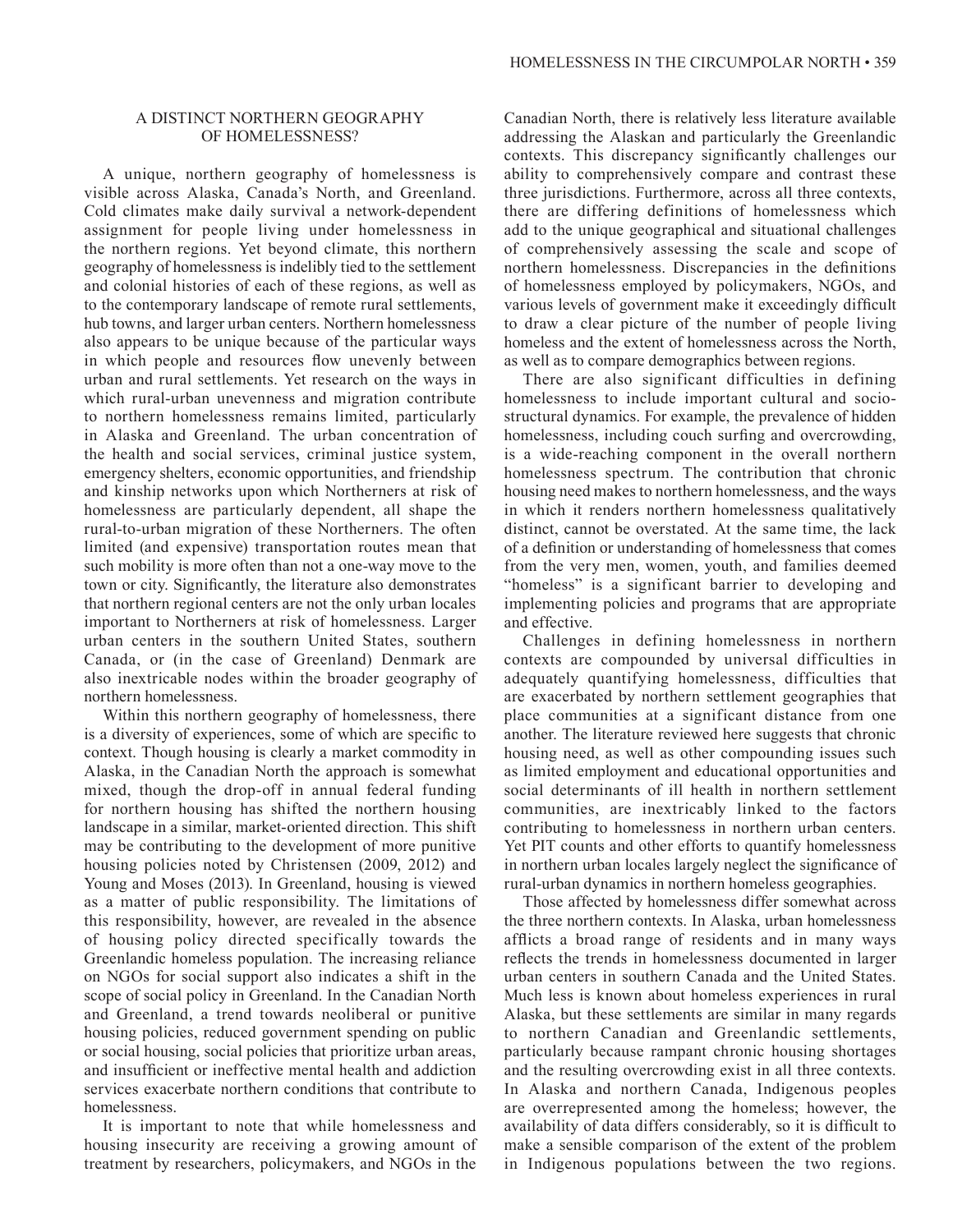Northern settlement geographies that have politically and economically disadvantaged Indigenous peoples, intergenerational impacts of colonialism, discrimination against Indigenous peoples in the housing and employment markets, and social determinants of ill health all contribute to homelessness among northern Indigenous people. In Greenland, where the vast majority of the population is Greenlandic, the rate of Indigenous overrepresentation is less pronounced, yet homelessness is nevertheless a phenomenon that quite clearly affects native Greenlanders more than it affects the more transient Danes, who often have social and economic resources at home in Denmark.

It is clear across the three contexts that homeless experiences are significantly gendered, however the attention paid to the ways in which gender frames not only the factors contributing to homelessness but also women's encounters with support services and other resources varies significantly according to context. As illustrated in the Greenland section, gender and in particular the experiences of single women have been largely neglected by researchers and policymakers. However, we can see from the broader literature on homelessness that gender frames homeless experiences in all contexts (see Klodawsky, 2006). How gender plays a role in a distinct northern geography of homelessness is perhaps related to 1) high rates of overcrowding and housing insecurity in northern communities, 2) higher rates of intimate partner violence in the three northern contexts, and 3) ruralurban disparities in support resources for women, who often require a rural-to-urban move in order to access shelters for victims of domestic violence, follow children who have been apprehended by the child welfare system, access housing and employment options, and gain access to required resources to support health and wellbeing.

Their chronic nature makes homelessness and housing insecurity persistent issues across the North. High costs of construction and housing maintenance, low vacancy rates, high income inequality, and significant pressure on a very limited public housing stock have meant that anyone who struggles with low income, poor mental health, addictions, or other forms of personal life crisis is at risk of becoming homeless. The high rates of chronic homelessness in the North reflect northern housing insecurity, limited transitional housing options, and the lack of adequate or appropriate supports for people experiencing mental health and addiction issues. Northern regions need housing strategies that specifically aim to add stock at various critical points along the housing spectrum, and this idea has recently gained some footing in Alaska, Yukon, and the Northwest Territories through Housing First and transitional or supportive housing programs. Yet even here, these options are concentrated in larger urban centers, and are limited both in number and in the spaces available for occupants.

While this literature review suggests that there is indeed a northern geography of homelessness, further research is required in order to develop a comprehensive

conceptualization of northern homelessness, meaningfully compare experiences across the three northern regions, and highlight best practices in policy and programming for northern people living homeless. In order to develop and implement an effective continuum of care, further research is also needed on northern cultural approaches to homelessness, culturally embedded programs and supports for people living homeless, and the rural-urban health and housing support needs of Northerners at risk of homelessness.

Currently, quantitative and qualitative data on the demographics of housing insecurity and homelessness differ across the three contexts, making comparisons of these experiences difficult, while also obscuring the translatability of policy and program innovations. In all three regions, policy approaches to homelessness are largely guided by definitions applied in more urban, southern settings, which tend to neglect the ways in which northern social, cultural, economic, and settlement geographies contribute to homelessness. Therefore, the absence of an agreed-upon definition of northern homelessness not only prevents accurate cross-contextual comparisons, but also leads to disconnects between policy and real, lived experiences. While region-specific variations must be considered, an overarching definition of what homelessness is in a northern context would be incredibly useful as a research, policy, and advocacy tool. Such a definition would also provide the conceptual foundation for more inclusive methods that go beyond PIT counts in order to account for northern residents at various points of the homelessness spectrum and in various northern locales. For example, housing insecurity data (i.e., rates of core housing need), data on reports of domestic violence, in-depth qualitative interviews with research participants experiencing hidden and visible forms of homelessness, focus groups with support workers, emergency shelter and transitional housing counts, combined with enumeration efforts like PIT counts and conducted in both the summer and winter seasons, would more accurately portray the dynamics and demographics of northern homelessness.

## ACKNOWLEDGEMENTS

Julia Christensen would like to thank Det Frie Forskningsråd (Project No. 13323) for funding her contribution to this research. Travis Hedwig would like to thank the Alaska Mental Health Trust Authority and the Alaska Housing Finance Corporation for funding the evaluation of Housing First and other Permanent Supportive Housing Initiatives in Alaska. All authors would like to thank local housing and homelessness organizations advocating for improved northern housing conditions.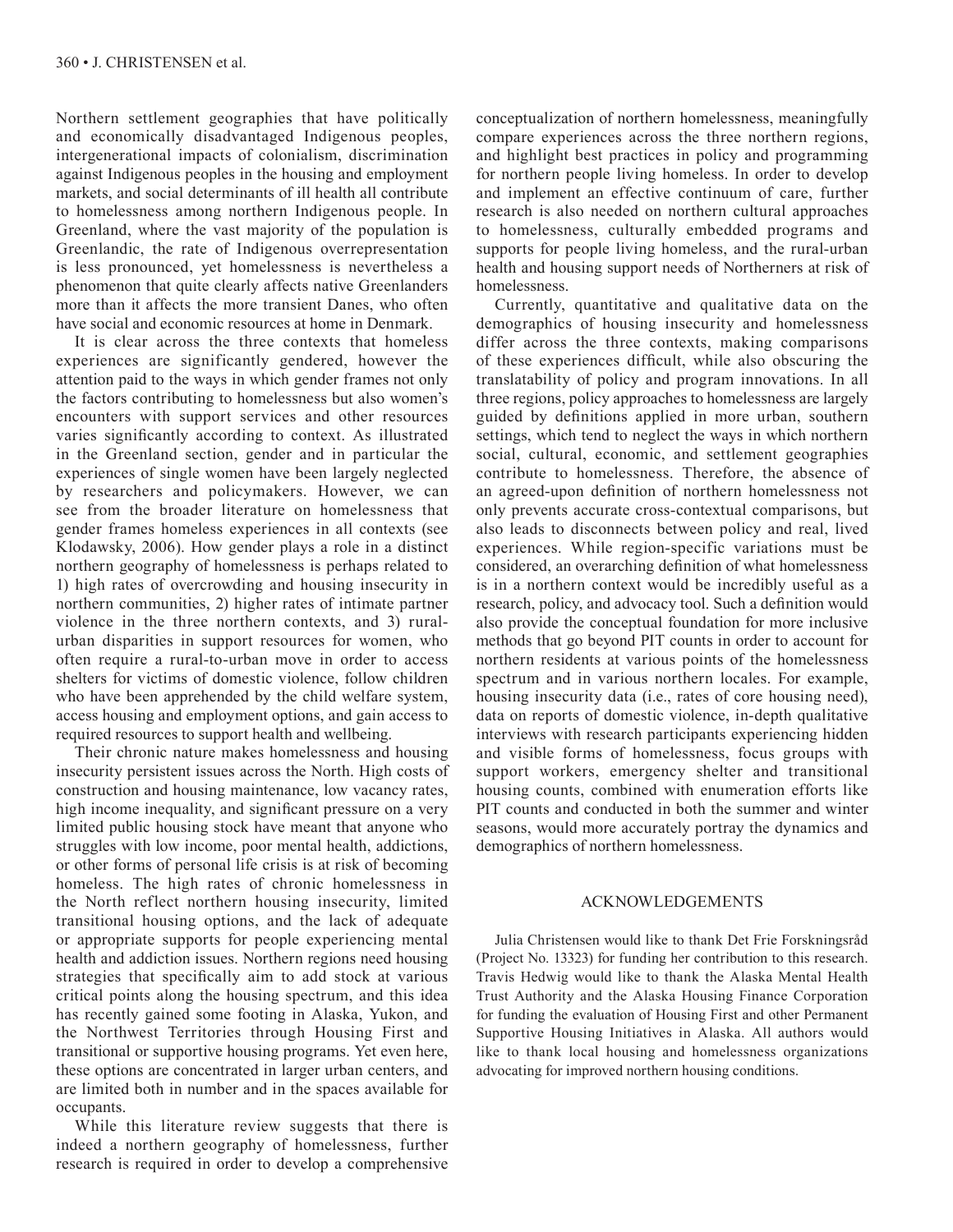## REFERENCES

- Abele, F. 1987. Canadian contradictions: Forty years of northern political development. Arctic 40(4):310 –320. <https://doi.org/10.14430/arctic1788>
- Alaska Council on the Homeless. 2015. Alaska's plan to end long term homelessness. Anchorage, Alaska: Alaska Council on the Homeless.

<http://www.sectioneightapplication.com/apply/AK>

Arksey, H., and O'Malley, L. 2005. Scoping studies: Towards a methodological framework. International Journal of Social Research Methodology 8(1):19–32.

<https://doi.org/10.1080/1364557032000119616>

- Armstrong, B., and Chamard, S. 2014. The homeless: Who and how many? Alaska Justice Forum 31(1-2):2-11.
- Arnfjord, S. 2015. Social udsathed og tuberkulose i Nuuk [Social marginalization and tuberculosis in Nuuk]. Tikiusaaq  $2(23):20 - 24.$

———. 2016. Sociale udfordringer hos et mindretal af grønlandske kvinder i DK skal håndteres i (Rigs)fælleskab [Social challenges concerning a minority of Greenlandic women in Denmark need to be handled within the Realm]. København: Socialpolitisk Forening.

Arnfjord, S., and Christensen, J. 2016. Understanding the social dynamics of homelessness in Nuuk, Greenland. Northern Notes 45:4 – 5.

[http://iassa.org/images/newsletters/Northern-Notes-Issue-45-](http://iassa.org/images/newsletters/Northern-Notes-Issue-45-Spring-Summer-2016.pdf) [Spring-Summer-2016.pdf](http://iassa.org/images/newsletters/Northern-Notes-Issue-45-Spring-Summer-2016.pdf) 

———. 2017. De søger trygheden: Kvinder ramt af hjemløshed i Nuuk [They are seeking safety: Women hit by homelessness in Nuuk]. Psyke & Logos 38(1):23 –33.

Badry, D., and Felske, A. 2013a. Exploring the prevention of fetal alcohol spectrum disorder in the Northwest Territories of Canada: Brightening our home fires. The International Journal of Alcohol and Drug Research 2(3):7 – 15. <https://doi.org/10.7895/ijadr.v2i3.125>

———. 2013b. An examination of three key factors: Alcohol, trauma and child welfare: Fetal alcohol spectrum disorder and the Northwest Territories of Canada. Brightening our home fires. The First Peoples Child & Family Review 8(1):130 – 142.

Baviskar, S. 2015. Grønlændere i Danmark : En registerbaseret kortlægning [Greenlanders in Denmark: A census-based mapping]. Copenhagen: SFI.

<https://www.sfi.dk/publikationer/groenlaendere-i-danmark> -2881/

- Becker, G. 2015. Healthcare utilization analysis for Housing First program in Anchorage, Alaska. Master of Public Health thesis, University of Alaska, Anchorage.
- Benjaminsen, L., and Christensen, I. 2007. Hjemløshed i Danmark 2007: National kortlægning [Homelessness in Denmark 2007: A national mapping]. Copenhagen: SFI. <https://www.sfi.dk/publikationer/hjemloeshed-i-danmark>

-2007-5480/ Bopp, J. 2007a. You just blink and it can happen: A study of women's homelessness north of 60. Cochrane, Alberta: Four Worlds Centre for Development Learning.

———. 2007b. The little voices of Nunavut: A study of women's homelessness north of 60. Cochrane, Alberta: Four Worlds Centre for Development Learning.

- Christensen, J. 2009. Everyone wants to have a place: Homelessness, housing insecurity and housing challenges for single men in the Northwest Territories, Canada. Congress on Circumpolar Health: Proceedings of a conference held 11 – 16 July 2009, Yellowknife, Northwest Territories. No. 7. 56 –59.
- ———. 2011. Homeless in a homeland: Housing (in)security and homelessness in Inuvik and Yellowknife, Northwest Territories, Canada. PhD thesis, McGill University, Montréal, Québec.

. 2012. "They want a different life": Rural northern settlement dynamics and pathways to homelessness in Yellowknife and Inuvik, Northwest Territories. The Canadian Geographer/Le Géographe Canadien 56(4):419 –438. <https://doi.org/10.1111/j.1541-0064.2012.00439.x>

———. 2013. 'Our home, our way of life': Spiritual homelessness and the sociocultural dimensions of Indigenous homelessness in the Northwest Territories (NWT), Canada. Social & Cultural

<https://doi.org/10.1080/14649365.2013.822089>

Geography 14(7):804–828.

———. 2016. Indigenous housing and health in the Canadian North: Revisiting cultural safety. Health & Place 40:83 – 90. <https://doi.org/10.1016/j.healthplace.2016.05.003>

-. 2017. No home in a homeland: Indigenous peoples and homelessness in the Canadian North. Vancouver, British Columbia: UBC Press.

- Christensen, J., with Andrew, P. 2016. "They don't let us look after each other like we used to": Reframing Indigenous homeless geographies as home/journeying in the Northwest Territories, Canada. In: Peters, E.J., and Christensen, J., eds. Indigenous homelessness: Perspectives from Canada, Australia and New Zealand. Winnipeg, Manitoba: University of Manitoba Press. 24–48.
- CIA (Central Intelligence Agency). 2017. The World factbook: Greenland.

[https://www.cia.gov/library/publications/the-world-factbook/](https://www.cia.gov/library/publications/the-world-factbook/geos/gl.html) [geos/gl.html](https://www.cia.gov/library/publications/the-world-factbook/geos/gl.html)

City of Yellowknife. 2015. Yellowknife point in time (PIT) count report 2015. Yellowknife: City of Yellowknife.

Dahl, J. 2010. Identity, urbanization and political demography in Greenland. Acta Borealia 27(2):125 –140. <https://doi.org/10.1080/08003831.2010.527528>

Departementet for Familie og Sundhed. 2008. Hjemløs i Grønland: Et skøn over samtlige kommuners hjemløse [Homelessness in Greenland: An estimate of homelessness by municipality]. Nuuk, Greenland: Departementet for Familie og Sundhed.

- Dollerup-Scheibel, M. 2016. Nej til at indkvartere hjemløse i containere [No to accommodating the homeless in shipping containers]. Nuuk, Greenland: Sermitsiaq.
- Dybbroe, S., Dahl, J., and Müller-Wille, L. 2010. Dynamics of Arctic urbanization. Acta Borealia 27(2):120 – 124. <https://doi.org/10.1080/08003831.2010.527526>
- Dzik, A.J. 2016. Settlement closure or persistence: A comparison of Kangeq and Kapisillit, Greenland. Journal of Settlements and Spatial Planning 7(2):99–112.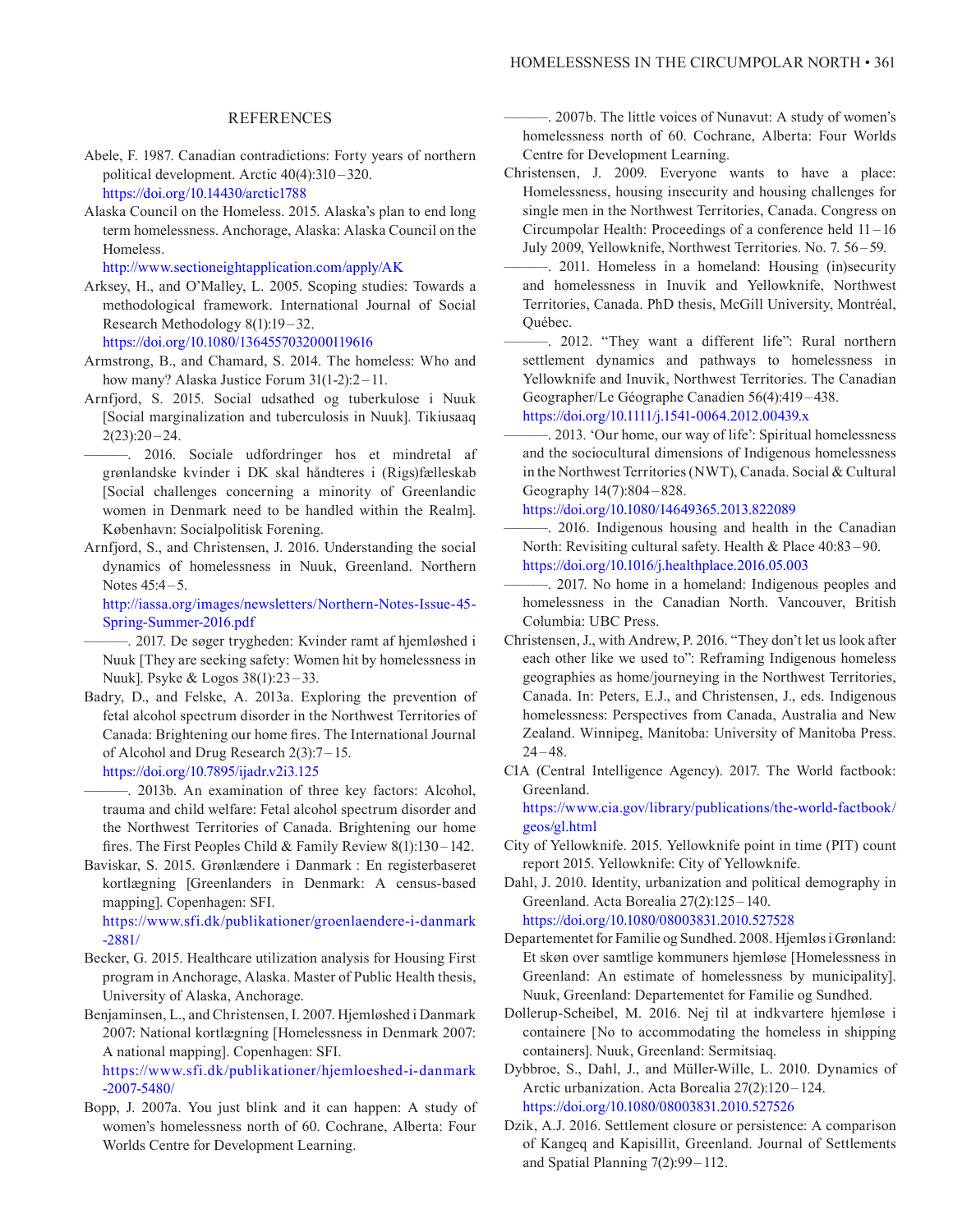Falvo, N. 2011a. Homelessness in Yellowknife: An emerging social challenge. Toronto, Ontario: The Canadian Homelessness Research Network Press.

———. 2011b. Who pays, when, and how? Government-assisted housing in the Northwest Territories and the role of the federal government. In: Stoney, C., and Doern, B., eds. How Ottawa spends, 2011-2012. Montreal, Quebec: McGill-Queen's University Press. 243 –261.

- Fievé, J., and Hansen, P. 2016. Flere kvinder søger hjælp [More women are seeking help]. Nuuk, Greenland: KNR.
- Fossland, T.M. 2012. Highly skilled migration in the urban Arctic: A Norwegian case study on skilled migrant labour market integration. Polar Record 48(3):254 – 258. <https://doi.org/10.1017/S0032247412000071>
- Government of Nunavut. 2010. Nunavut housing needs survey. Iqaluit, Nunavut: Government of Nunavut. <http://www.stats.gov.nu.ca/en/Housing.aspx>
- Grønlands Politi. 2016. Aarsstatistik 2016 [Annual statistics 2016]. Nuuk, Greenland: Grønlands Politi.
- Grydehøj, A. 2014. Constructing a centre on the periphery: Urbanization and urban design in the island city of Nuuk, Greenland. Island Studies Journal 9(2):205 – 222.
- Hamilton, L.C., and Seyfrit, C.L. 1994a. Female flight? Gender balance and outmigration by Native Alaskan villagers. Arctic Medical Research 53(Suppl. 2):189 –193.

-. 1994b. Coming out of the country: Community size and gender balance among Alaska Natives. Arctic Anthropology  $31(1):16 - 25.$ 

Hansen, K.E., and Andersen, H.T. 2013. Hjemløshed i Grønland [Homelessness in Greenland]. Aalborg, Denmark: Statens Byggeforskningsinstitut, University of Aalborg.

- Hansen, K.G., Bitsch, S., and Zalkind, L. 2013. Urbanization and the role of housing in the present development process in the Arctic. Nordregion Report 2013:3. Stockholm, Sweden: Nordregio.
- Hedwig, T.H., and Barker, R. 2016. Exploring the boundaries of public space in the urban North. Medicine, Anthropology, Theory  $3(1)$ :86 – 98.
- Hendriksen, K. 2013. Grønlands bygder: Økonomi og udviklingsdynamik [Greenland's settlements: Economic and development dynamics]. Aalborg, Denmark: Aalborg Universitet and Danmarks Tekniske Universitet.

Howe, E.L. 2009. Patterns of migration in Arctic Alaska. Polar Geography 32(1-2):69– 89.

<https://doi.org/10.1080/10889370903000422>

HUD (U.S. Department of Housing and Urban Development). 2011. Alaska Native housing needs: Outreach session proceedings report. Washington, D.C.: HUD. [https://portal.hud.gov/hudportal/documents/huddoc?id=final-](https://portal.hud.gov/hudportal/documents/huddoc?id=final-ak-proceedings.pdf)

[ak-proceedings.pdf](https://portal.hud.gov/hudportal/documents/huddoc?id=final-ak-proceedings.pdf)

———. 2017. Housing choice vouchers fact sheet. Washington, D.C.: HUD.

https://www.hud.gov/topics/housing choice voucher [program\\_section\\_8](https://www.hud.gov/topics/housing_choice_voucher_program_section_8)

Inuvik Interagency Committee. 2003. Inuvik: Homelessness report. Inuvik, Northwest Territories: Inuvik Interagency Committee.

———. 2006. Homelessness: State of response in Inuvik, NWT. Inuvik, Northwest Territories: Inuvik Interagency Committee.

- Jensen, F.T. 1982. Det spændende projekt »Allu«: glimt af KFUK's sociale arbejde i Grønland ved formanden Fanny Truels Jensen [The exciting project "Allu": A glimpse of KFUK's social work in Greenland with chairman Fanny Truels Jensen]. Nuuk, Greenland: Atuagagdliutit.
- Kleist, P. 1997. Hjemløs beder om hjælp [The homeless ask for help]. Nuuk, Greenland: Atuagagdliutit.
- Klodawsky, F. 2006. Landscapes on the margins: Gender and homelessness in Canada. Gender, Place & Culture 13(4):365 –381.

<https://doi.org/10.1080/09663690600808478>

Lauster, N., and Tester, F. 2014. Homelessness and health in the crowded Canadian Arctic: Inuit experiences. In: Guirguis-Younger, M., McNeil, R., and Hwang, S.W., eds. Homelessness and health in Canada. Ottawa, Ontario: University of Ottawa Press. 87–110.

Levac, D., Colquhoun, H., and O'Brien, K. 2010. Scoping studies: Advancing the methodology. Implemention Science 5: 69. <https://doi.org/10.1186/1748-5908-5-69>

- Martin, S., and Meléndez, A.V. 2010. Youth in crisis: Characteristics of homeless youth served by Covenant House Alaska. Anchorage, Alaska: Institute of Social and Economic Research.
- McClain-Owens, E.V. 2012. Exploring the lives of homeless women in Anchorage, Alaska: A generic qualitative study/ thematic analysis. PhD thesis, Capella University, Minneapolis, Minnesota.
- Mechan, K. 2013. Enriching our understanding of homelessness: What we know in Whitehorse. Whitehorse: Yukon Anti-Poverty Coalition.
- Minich, K., Saudny, H., Lennie, C., Wood, M., Williamson-Bathory, L., Cao, Z., and Egeland, G.M. 2011. Inuit housing and homelessness: Results from the International Polar Year Inuit Health Survey 2007 –2008. International Journal of Circumpolar Health  $70(5)$ :  $520 - 531$ .

<https://doi.org/10.3402/ijch.v70i5.17858>

- Murphy, D. 2014. Fewer than 100 people officially "homeless" in Nunavut's major centres. *Nunatsiaq News*, June 2.
- Nunavut Housing Corporation. 2012. *Igluliuqatigiilauqta* (Let's build a home together): GN long-term comprehensive housing strategy. Iqaluit: Government of Nunavut.
	- ———. 2013. The GN long-term comprehensive housing and homelessness strategy. Iqaluit: Government of Nunavut.
- ———. 2016. GN's blueprint for action on housing. Iqaluit: Government of Nunavut.

<http://blueprintforaction.ca/>

- NWT (Northwest Territories) Housing Corporation. 2008. Framework for action 2008 –2011. Yellowknife: Government of the Northwest Territories.
- ———. 2015. Annual Report 2014 2015. Yellowknife: Government of the Northwest Territories.
- ———. 2016. Homelessness in Yellowknife: Community Partnership Forum April 26-27, 2016. Yellowknife: Government of the Northwest Territories.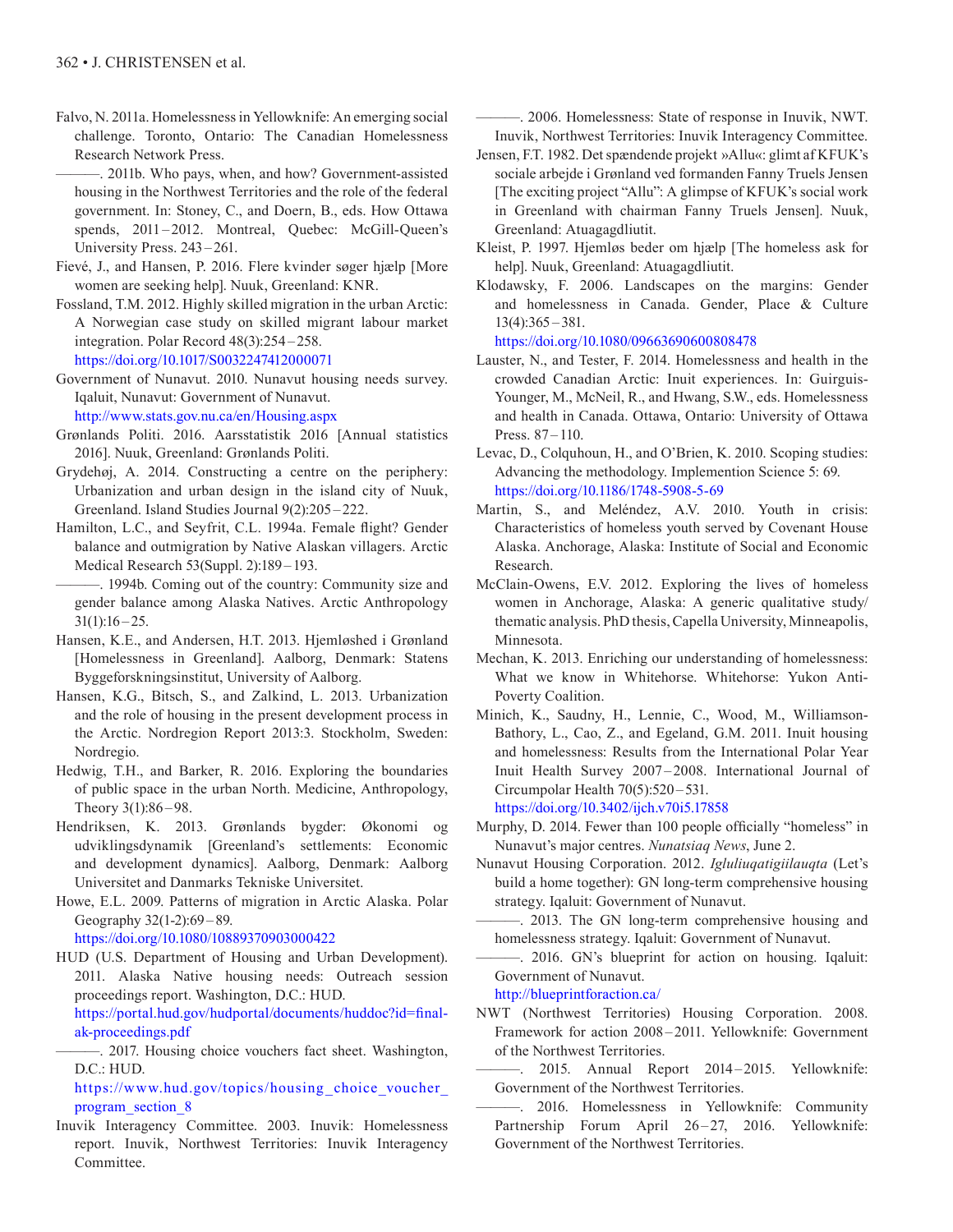Nyseth, T., and Pedersen, P. 2014. Urban Sámi identities in Scandinavia: Hybridities, ambivalences and cultural innovation. Acta Borealia 31(2):131 –151. <https://doi.org/10.1080/08003831.2014.967976>

- Pedersen, C.P., and Bjerregaard, P. 2012. Det svære ungdomsliv unges trivsel i Grønland 2011: En undersøgelse om de ældste folkeskoleelever [The difficult life of youth – the wellbeing of youth in Greenland 2011: A survey of the oldest high school students]. Copenhagen: Statens Institut for Folkesundhed.
- Poole, N., and Bopp, J. 2015. Using a community of practice model to create change for northern homeless women. The First Peoples Child & Family Review 10(2):122 –130.
- Poppel, M. 2010. Kvinder og velfærd i Grønland [Women and welfare in Greenland]. In: Rafnsdóttir, G.L., ed. Kvinder og velfærd i Vestnorden. Copenhagen, Denmark: Nordisk Ministerraad. 39–68.
- ———. 2016. Citizenship of Indigenous Greenlanders in a European nation state: The inclusionary practices of Iverneq. In: Moose-Mitha, M., and Dominelli, L., eds. Reconfiguring citizenship: Social exclusion and diversity within inclusive citizenship practices. London, United Kingdom: Routledge. 127–136.
- Raadet for Socialt Udsatte. 2016. Udsatte grønlandske kvinder i København – En undersøgelse af kvindernes livssituation, problemer, ressourcer og behov [Marginalized Greenlandic women in Copenhagen – a survey of women's life situations, problems, resources and needs]. Copenhagen: Raadet for Socialt Udsatte.
- Rasmussen, R.O. 2010. Mobilitet i Grønland: Sammenfatning af hovedpunkter fra analysen af mobiliteten i Grønland [Mobility in Greenland: Summary of main points from an analysis of mobility in Greenland]. Nuuk, Greenland: Mobilitetsstyregruppen.
	- ———. 2011. Why the other half leave: Gender aspects of northern sparsely populated areas. In: Carson, D., Rasmussen, R.O., Ensign, P., Huskey, L., and Taylor, A., eds. Demography at the edge: Remote human populations in developed nations. Farnham: Ashgate. 237–254.
- Roerdam, B. 2016. Mange hjemløse i Grønland [Many homeless in Greenland]. Hus Forbi  $20(1)$ :5-6.
- Rosay, A. 2005. Homeless youths in Homer: A picture of their needs. Alaska Justice Forum 22(2):11 –12.
- Rosing Olsen, T. 2005. I skyggen af kajakkerne: Grønlands politiske historie 1939 –79 [In the shadow of kayaks: Greenland's political history 1939 –79]. Nuuk, Greenland: Atuagkat.
- Schmidt, R., Hrenchuk, C., Bopp, J., and Poole, N. 2015. Trajectories of women's homelessness in Canada's 3 northern territories. International Journal of Circumpolar Health 74(1): 29778.

<https://doi.org/10.3402/ijch.v74.29778>

Sejersen, F. 2010. Urbanization, landscape appropriation and climate change in Greenland. Acta Borealia 27(2):167 – 188. <https://doi.org/10.1080/08003831.2010.527533>

- Seyfrit, C.L., Hamilton, L.C., Duncan, C.M., and Grimes, J. 1998. Ethnic identity and aspirations among rural Alaska youth. Sociological Perspectives 41(2):343–365. <https://doi.org/10.2307/1389481>
- Shimer, S., Driscoll, D., Johnston, J., Hedwig, T.H., Barker, R., and Chapman, C. 2014. Housing First an effective solution to homelessness in Alaska. 142nd American Public Health Association Annual Meeting and Exposition: Proceedings of a conference held 11 –14 November 2014, New Orleans, Louisiana. Article no. 307536.
- Skatte- og Velfærdskommissionens betænkning. 2011. Vores velstand og velfærd –kræver handling nu [Our prosperity and our wellbeing require action now]. Nuuk, Greenland: Grønlands Selvstyre.
- Standing Senate Committee on Aboriginal Peoples. 2017. We can do better: Housing in Inuit Nunangat. Ottawa: 42nd Parliament of Canada.
- Tester, F.J. 2006. Iglutaq (in my room): The implications of homelessness for Inuit. A case study of housing and homelessness in Kinngait, Nunavut Territory. Kinngait, Nunavut: The Harvest Society.
- ———. 2009. Iglutaasaavut (our new homes): Neither "new" nor "ours": Housing challenges of the Nunavut Territorial Government. Journal of Canadian Studies 43(2):137 – 158. <https://doi.org/10.3138/jcs.43.2.137>
- Tester, F.J., and Kulchyski, P.K. 1994. Tammarniit (mistakes): Inuit relocation in the Eastern Arctic, 1939–63. Vancouver, British Columbia: UBC Press.
- Tierney, G. 2005. Street moves: Management of spoiled identity in the subculture of Alaska Native street people. International Journal of the Humanities  $3(5):51-56$ .
- Travis, R. 1991. Homelessness, alcoholism, and ethnic discrimination among Alaska Natives. Arctic 44(3):247 – 253. <https://doi.org/10.14430/arctic1545>
- Tròndheim, G. 2010. Kinship in Greenland emotions of relatedness. Acta Borealia 27(2):208 –220. <https://doi.org/10.1080/08003831.2010.527536>
- Udvalget For Samfundsforskning i Grønland. 1960. Rapport til Grønlands Landsraad om alkohol situationen i Grønland [Report to Greenland National Congress on the alcohol situation in Greenland]. Copenhagen: Udvalget for Samfundsforskning i Grønland.
- U.S. Census Bureau. 2012. 2010 census of population and housing. Population and housing unit counts, CPH-2-3, Alaska. Washington, D.C.: U.S. Government Printing Office. <https://www.census.gov/prod/cen2010/cph-2-3.pdf>
- Vammen, T. 2003. Fanny Truels Jensen (1915 –1998): Dansk kvindebiografisk leksikon [Fanny Truels Jensen (1915 –1998): Danish women's biographical lexicon]. Copenhagen, Denmark: KVINFO.

<https://www.kvinfo.dk/side/597/bio/1260/origin/170/>

Wagner Sørensen, B. 1994. Jagten paa den indre grønlænder: Køn, kultur og identitet [The pursuit of the inner Greenlanders: Gender, culture and identity]. Kvinder, Køn and Forskning  $3(2):53-68.$